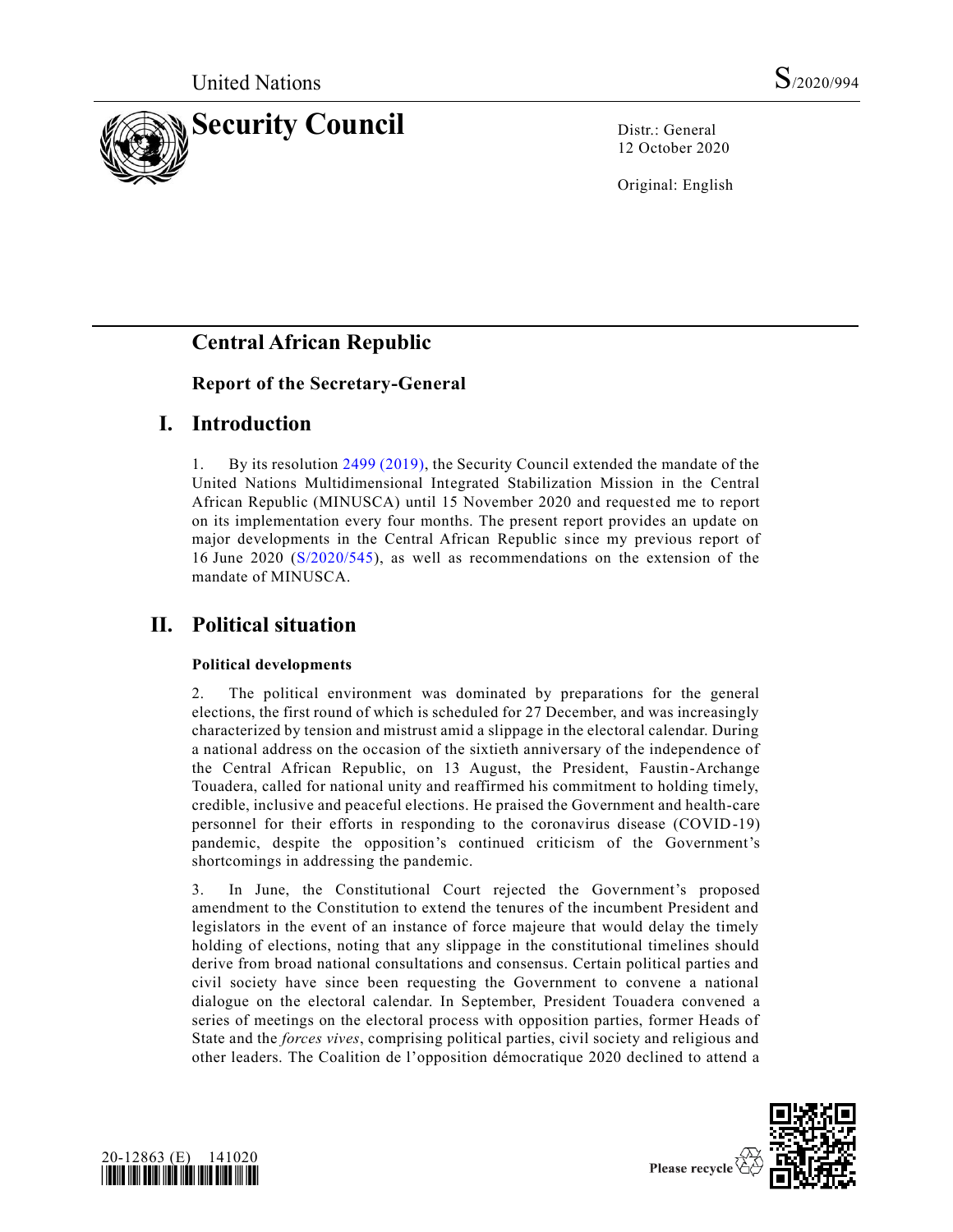meeting held on 17 September, accusing President Touadera of imposing rushed and poorly prepared elections.

4. As at 1 October, 15 political leaders, including three women, had announced their intention to contest the presidency. Recent announcements included President Touadera of Mouvement des coeurs unis, former President François Bozizé of Kwa Na Kwa, former Head of State Catherine Samba-Panza as an independent, former Prime Minister Anicet Georges Dologuélé of Union pour le renouveau centrafricain, Alexandre Ferdinand Nguendet of Rassemblement pour la République, Éloi Anguimaté of the Convention nationale, Augustin Agou of the Parti de la renaissance et du développement durable and former Prime Minister Mahamat Kamoun of the Be Africa Ti é Kwè party. Some of the opposition candidates voiced strong criticism of the Political Agreement for Peace and Reconciliation in the Central African Republic, promising to adopt a strong posture towards armed groups.

5. The National Assembly adopted six bills during its second special session, held from 25 June to 9 July, including a revised national budget accounting for expenditure related to the COVID-19, the revised treaty of the Economic Community of Central African States (ECCAS) and the statute on the National Electoral Authority. During a third special session, held from 18 to 23 September, the Assembly passed into law a revised electoral code, with exceptional, derogatory provisions, accounting for delays in electoral operations while maintaining constitutional timelines. Despite the recommendations from the consultative framework and advocacy from the United Nations and other partners, the Government did not include in its draft bill provisions that would allow Central African refugees in neighbouring countries to participate in the polls as they had during the 2015–2016 electoral cycle. A significant number of parliamentarians from the opposition boycotted the vote.

6. My Special Representative for the Central African Republic and Head of MINUSCA, Mankeur Ndiaye, engaged national stakeholders and international partners in line with the good offices and political facilitation mandate of MINUSCA to encourage constructive and inclusive political dialogue. To complement those efforts, in July the Under-Secretary-General for Peace Operations, Jean-Pierre Lacroix, and the African Union Commissioner for Peace and Security, Smaïl Chergui, engaged with Prime Minister Firmin Ngrébada on the political and p eace processes. On 24 September, Messrs. Chergui and Lacroix, together with the Chairperson of the ECCAS Commission, Gilberto Da Piedade Veríssimo, issued a joint call for national stakeholders to engage in political dialogue with a view to achieving consensus and creating conditions conducive to the holding of peaceful, credible and inclusive elections within constitutional timelines.

7. On the margins of the seventy-fifth session of the General Assembly, I convened a high-level meeting on the Central African Republic with President Touadera, the Chairperson of the African Union Commission, Moussa Faki Mahamat, and the Chairperson of the ECCAS Commission, during which international partners expressed their support for advancing the political process, including the organization of the elections.

#### **Electoral preparations**

8. Voter registration operations were launched by the National Electoral Authority on 30 June, with a target of 2.5 million voters registered, as compared with 1.9 million registered during the previous electoral cycle. As at 1 October, voter registration had been completed in Bangui and in all prefectures except Nana-Mambéré and Ouham-Pendé, with a total of 1,768,634 Central African citizens registered, including 822,415 women (46.5 per cent).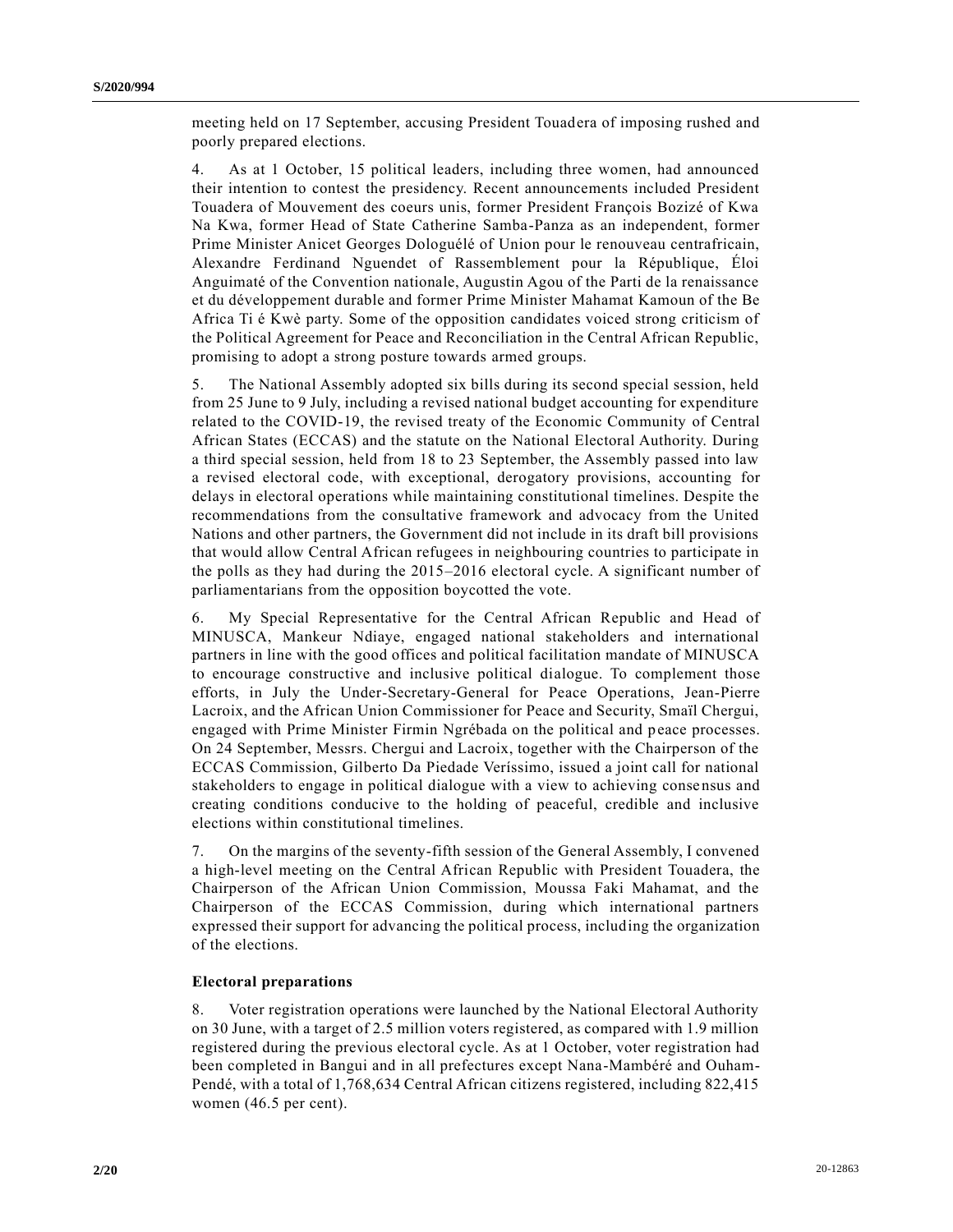9. Delays in the registration process were attributed to insecurity and obstruction by the anti-balaka, Retour, réclamation et réhabilitation, Front populaire pour la renaissance de la Centrafrique (FPRC) and Unité pour la paix en Centrafrique (UPC) armed groups in the Haute-Kotto, Ouaka and Ouham-Pendé Prefectures. The National Electoral Authority also experienced several challenges, including technical, operational and logistical issues, which had a negative impact on its operations. These included the limited capacity of the Authority, difficulties in accessing certain remote locations, technical issues with registration tablets and problems with timely payment of registration agents.

10. On 7 August, President Touadera promulgated a statute on the composition and organization of the National Electoral Authority, the mandate of whose members was due to expire on 24 December. A selection commission comprising representatives from political parties, public administration and civil society was established to appoint the 11 new members for a seven-year term. Four current members of the Authority will remain in their positions until the conclusion of the electoral process, alongside the new members, as envisioned in the new statute of the Authority.

11. The political opposition and other stakeholders criticized the National Electoral Authority over its perceived lack of transparency and ineffectiveness, denouncing ineffective communication with the population about the registration process. Despite efforts by the Authority to enhance its operations, opposition parties and other national actors continued to raise concerns.

12. President Touadera signed a decree on 4 September reviving a consultative framework, bringing together representatives from public administration, political parties and civil society to discuss issues related to the electoral process. That forum complements the strategic committee chaired by the Prime Minister that monitors electoral operations. The consultative framework held meetings on 10 and 16 September, during which participants discussed progress and challenges in the electoral process and proposed possible solutions.

13. MINUSCA, the United Nations Development Programme (UNDP) and the United Nations Entity for Gender Equality and the Empowerment of Women (UN-Women) undertook initiatives to encourage women to participate as voters and candidates in the electoral process. Eleven women's situation rooms are being established in Bangui and the prefectures to strengthen the role of women in monitoring the elections.

14. On 2 October, the Prime Minister signed the integrated security plan for the elections. The Government plans to contribute \$1.25 million of the plan's \$4.1 million budget. The plan covers the roles of national security actors, as well as MINUSCA military and police components.

15. As at 1 October, the basket fund managed by UNDP of \$41.8 million to support the presidential, legislative and local elections through 2022 faced an overall gap of \$19.5 million, including \$5.7 million for the upcoming presidential and legislative elections.

16. Disinformation campaigns in the media targeted MINUSCA, including its leadership, in connection with its electoral assistance and good offices mandate. The Mission strengthened its efforts to sharpen strategic communication and to prevent, monitor and respond to hate speech and incitement to violence as and when required.

#### **Peace process**

17. President Touadera promulgated four laws adopted by the National Assembly in line with the Government's commitments under the Political Agreement. The legislation provides for the status of political parties and the opposition and a pension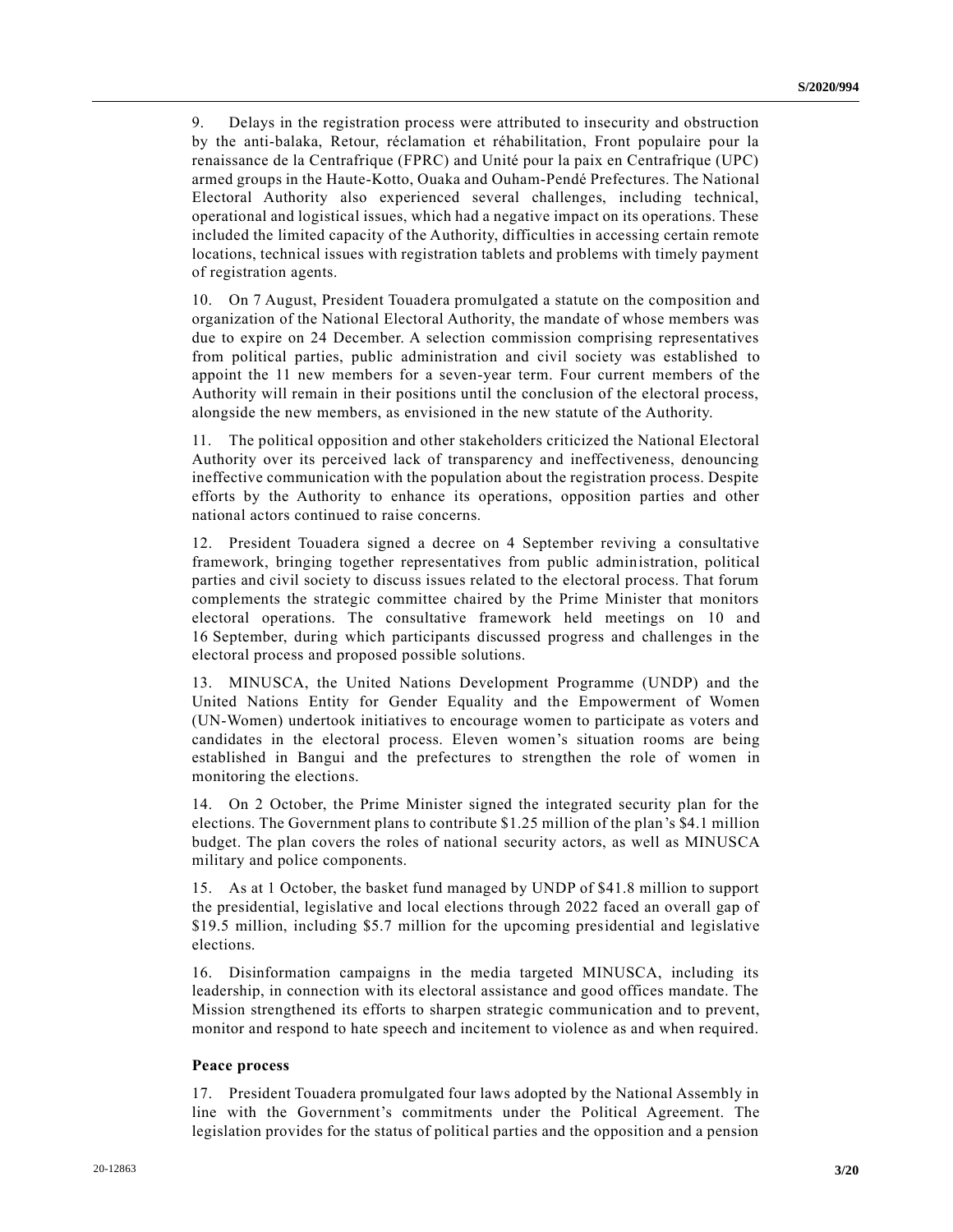regime for former elected presidents. The President also promulgated the first of a two-part decentralization law establishing part of the legal framework for local elections planned for late 2021. Local elections were last held in 1988.

18. The implementation and monitoring mechanisms of the Political Agreement functioned with COVID-19-related precautionary measures. To facilitate communication and coordination between national and local mechanisms, MINUSCA supported videoconference meetings between the Ministry of Territorial Administration and Decentralization and prefects. The agendas of these meetings have expanded to cover COVID-19 response and electoral operations.

19. In May, national defence and security forces and administrative authorities deployed to the Bamingui-Bangoran Prefecture for the first time since 2013. The prefects of Nana-Grébizi and Ouaka launched security committees in Ippy and Mbrès on 9 and 17 August, respectively.

20. On 16 June, the executive monitoring committee of the Political Agreement held a session to discuss violence in Ndélé, Bamingui-Bangoran Prefecture; it was agreed to prioritize transitional justice in resolving the conflict between the Gula and Runga ethnic groups. National efforts were complemented by local mediation initiatives.

21. During its 24 July session, the executive monitoring committee focused on violence in the west involving Retour, réclamation et réhabilitation, which had suspended its participation in the Political Agreement follow-up mechanisms on 5 June. Members condemned the ongoing violations by Retour, réclamation et réhabilitation, alliances between armed groups, the use of landmines and the obstruction of humanitarian assistance.

22. Limited progress was made in establishing the joint security units provided for under the Political Agreement. As at 1 October, a total of 216 members of the units had been deployed from Bouar to Paoua, while approximately 346 remained in Bouar. They had not yet started their operations, however. Four members of Retour, réclamation et réhabilitation left the joint security unit camps with their weapons in Paoua and Bouar on 14 July and 14 September, respectively. On 18 August, the strategic committee of the joint security units identified Birao, Bria, Ndélé and Kaga Bandoro as locations for future deployments.

23. On 30 July, the Prime Minister met in Bangui with UPC leader Ali Darassa. According to the Government's meeting record, which the UPC leader signed, Ali Darassa committed to respecting the redeployment of State authority, engaging in disarmament and demobilization operations and allowing the free movement of electoral agents, in exchange for being allowed to re-establish himself in Bambari with a direct line of communication with the Prime Minister. In a communiqué dated 1 August, Ali Darassa disputed that account, indicating that he had signed the meeting record under duress.

24. On 21 August, the African Union led a delegation including representatives from the Government, ECCAS and MINUSCA to meet with Mahamat Al-Khatim, leader of the Mouvement patriotique pour la Centrafrique (MPC), in Kaga Bandoro to encourage the armed group to take further concrete action to implement the Political Agreement.

25. On 2 September, some signatory armed groups issued a joint communiqué denouncing shortcomings in the implementation of the Political Agreement. They requested that the Chairperson of ECCAS, President Ali Bongo Ondimba of Gabon, organize an arbitration by the Heads of State of the region as provided for in article 34 of the Agreement.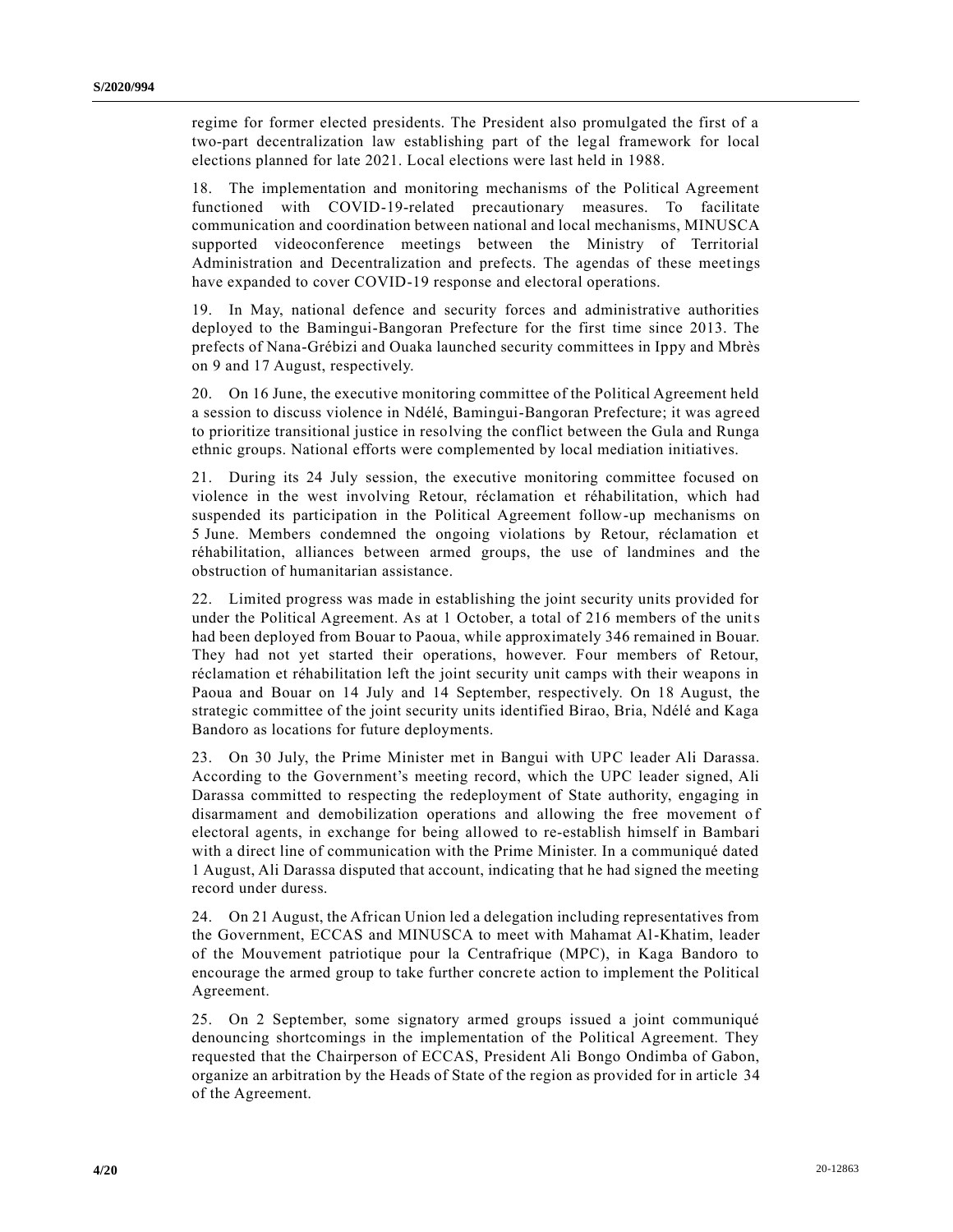26. On 8 August, the interreligious platform held a national day of prayer, fasting and forgiveness. Cardinal Dieudonné Nzapalainga and Imam Oumar Kobine Layama, the leaders of the platform, travelled to Bossangoa, Ouham Prefecture, on 2 and 3 September to encourage reconciliation and social cohesion between Christian and Muslim communities.

#### **Local dialogue and reconciliation**

27. Local stakeholders continued efforts related to community dialogue and peaceful dispute resolution, with MINUSCA support. Between 18 June and 23 August, several community dialogues were held in the north-east focusing on ending violence in Ndélé, restoring peace and freedom of movement, and facilitating reconciliation between ethnic groups. On 27 August, the Gula and Runga factions of FPRC signed a non-aggression pact in Ndélé that will be monitored by the prefectural security committee and MINUSCA. The situation in the area has since remained stable.

28. Notwithstanding the positive progress in Ndélé, the divide between the Gula, Runga and Sara factions of FPRC in Haute-Kotto and Bamingui-Bangoran Prefectures continued to deepen, resulting in communal tensions. The FPRC Gula faction and armed Gula elements affiliated with the Rassemblement patriotique pour le renouveau de la Centrafrique (RPRC) and the Parti pour le rassemblement de la nation centrafricaine (PRNC) disagreed over leadership in Haute-Kotto Prefecture, undermining social cohesion between communities and heightening fears of attacks.

29. On 29 July, the prefect of Bamingui-Bangoran organized a meeting between Gula and Runga leaders, who agreed to involve armed elements in the reconciliation process. On 14 August, following clashes on 23 July that resulted in civilian displacement and property damage in Ouadda, local implementation and technical committees successfully mediated between Gula and Sara combatants. The situation remains fragile, however.

### **III. Security situation**

30. As at 1 October, there were 644 recorded violations of the Political Agreement, an increase from the 504 recorded during the previous reporting period. Civilians were the targets of 342 violations, followed by illegal military activities (125), restrictions of movement (114) and obstruction of the deployment of State institutions, humanitarian organizations or the United Nations (63). FPRC perpetrated most of the reported violations (179), followed by Retour, réclamation et réhabilitation (144), UPC (91), MPC (87), anti-balaka elements (73), RPRC (34), the national armed forces (27), Révolution et justice-Sayo Branch (6), Parti pour le rassemblement de la nation centrafricaine (1) and Mouvement des libérateurs centrafricains pour la justice (1).

31. In the west, Retour, réclamation et réhabilitation maintained its aggressive posture against State authority and MINUSCA, perpetrating a series of attacks in Nana-Mambéré and Ouham-Pendé Prefectures. On 15 June, MINUSCA launched a military operation to reduce the threat posed by Retour, réclamation et réhabilitation to civilians and encourage the group's compliance with the Political Agreement.

32. Three national army soldiers were killed during combat with Retour, réclamation et réhabilitation on 21 June in Besson, Nana-Mambéré Prefecture. On 7 July, a MINUSCA vehicle was damaged in Gedzé, Nana-Mambéré Prefecture, by an anti-tank mine suspected to have been laid by Retour, réclamation et réhabilitation. This has been the first reported use of landmines in the Central African Republic. One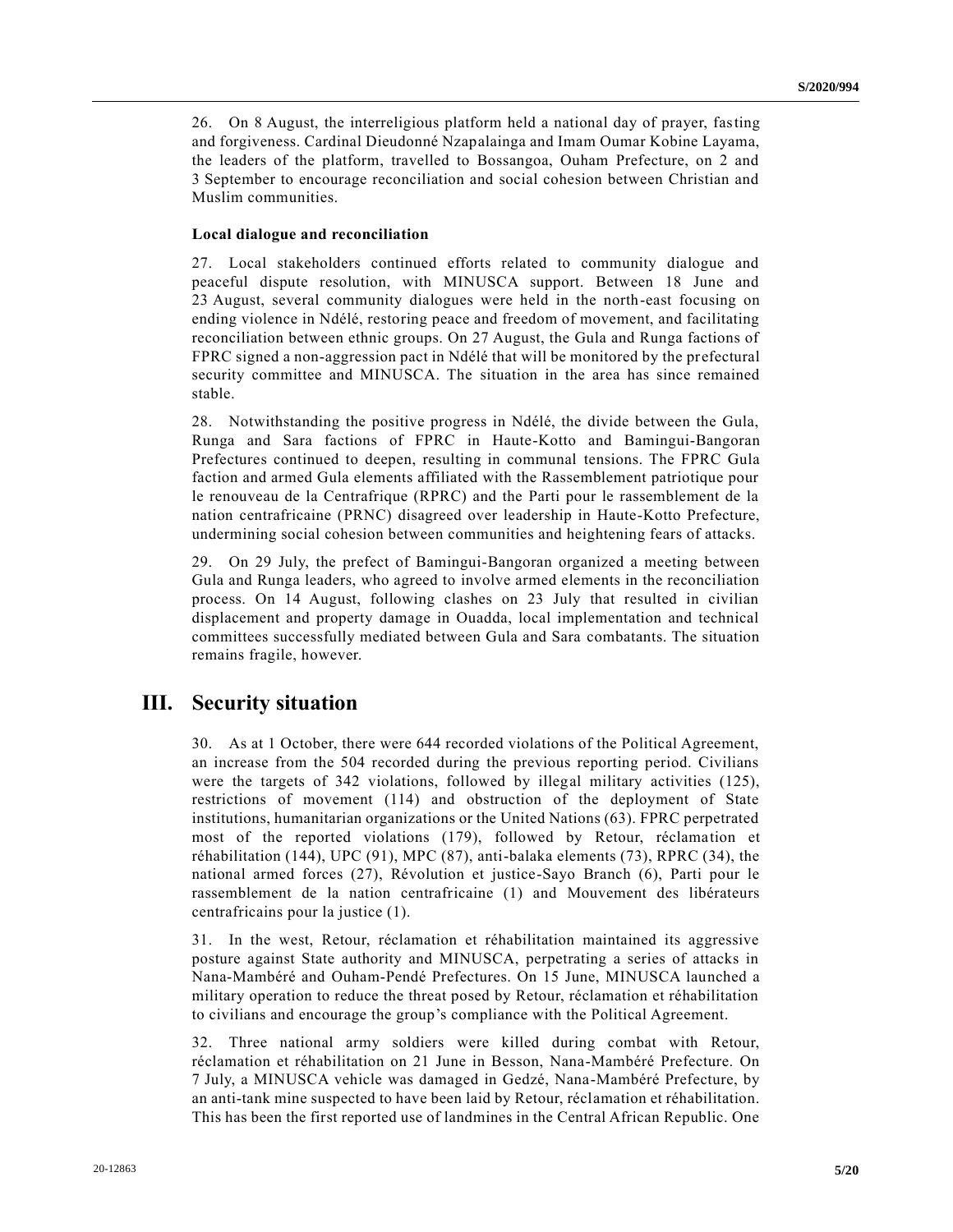peacekeeper was killed and three others injured on 13 July during an operation against Retour, réclamation et réhabilitation. The group's leader, Bi Sidi Souleymane (also known as Sidiki), issued several communiqués denying the involvement of the group in these acts and calling for dialogue with the Government to de-escalate tensions.

33. On 17 June, Sidiki signed a memorandum of understanding with Ali Darassa of UPC to formalize the armed groups' alliance to coordinate security and transhumance in their respective areas of operations.

34. Following pressure from the national armed forces and MINUSCA, by late July, Retour, réclamation et réhabilitation had retreated from its strongholds in Besson and Niem, Nana-Mambéré Prefecture, as well as in Koui, Ouham-Pendé Prefecture, towards the Cameroonian border, while continuing illegal activities.

35. On 9 July, MPC leader Mahamat Al-Khatim announced the establishment of a "Markounda coalition", comprising the Mokom anti-balaka wing, FPRC and Révolution et justice-Sayo Branch. The stated objective was to bring peace and security to Ouham Prefecture while facilitating the extension of State authority. On 20 September, Ali Darassa of UPC signed an agreement with Mahamat Al-Khatim to establish a permanent framework of consultation.

36. Armed groups competed for control of mining sites near Markounda and Kouki in Ouham Prefecture. UPC reinforced its presence in late July, creating tensions with MPC. Several MPC combatants, along with their leader, left their Kaga Bandoro stronghold in early August to install new leaders and control mining sites in the west.

37. In the east, the movements of UPC intensified, posing a threat to civilians on the Mboki and Bambouti axes and around Zemio. On 10 August, UPC elements blocked access to voting centres in Zemio, demanding money from Central African refugees who had crossed the border from the Democratic Republic of the Congo to register. On 13 August, UPC killed a trader, triggering the suspension by local traders of all movements and supplies of basic goods from South Sudan. On the same day, reported UPC combatants kidnapped a medical team providing measles vaccination s in Mboki, Haut-Mbomou Prefecture; the team was released unharmed on 17 August.

38. In Bria, anti-balaka elements targeted the PK3 camp for internally displaced persons. On 13 July, FPRC obstructed the recruitment of internal security forces and, on 16 July, unidentified elements burned their auxiliary checkpoint at PK3. In Yalinga, FPRC elements obstructed the activities of electoral agents on 3 August, jeopardizing the voter registration process. They abducted three National Electoral Authority staff on 27 August, who were released the following day.

39. In Ouaka Prefecture, a series of clashes between anti-balaka elements and the national armed forces was reported in August, near Grimari. MINUSCA and the national armed forces subsequently reinforced their patrols to protect civilians and reduce the threats posed by local anti-balaka elements.

40. In Bangui, crime increased in the PK5 neighbourhood. MINUSCA facilitated dialogue between the Government and former members of self-defence groups that had been dismantled in December 2019. On 30 August, a new police station was established in PK5, with support from MINUSCA.

### **IV. Regional engagement**

41. During its ninth extraordinary session, held on 3 and 4 June in Libreville, the ECCAS Council of Ministers discussed the report of the Central African Early Warning Mechanism on the political and security situation in the Central African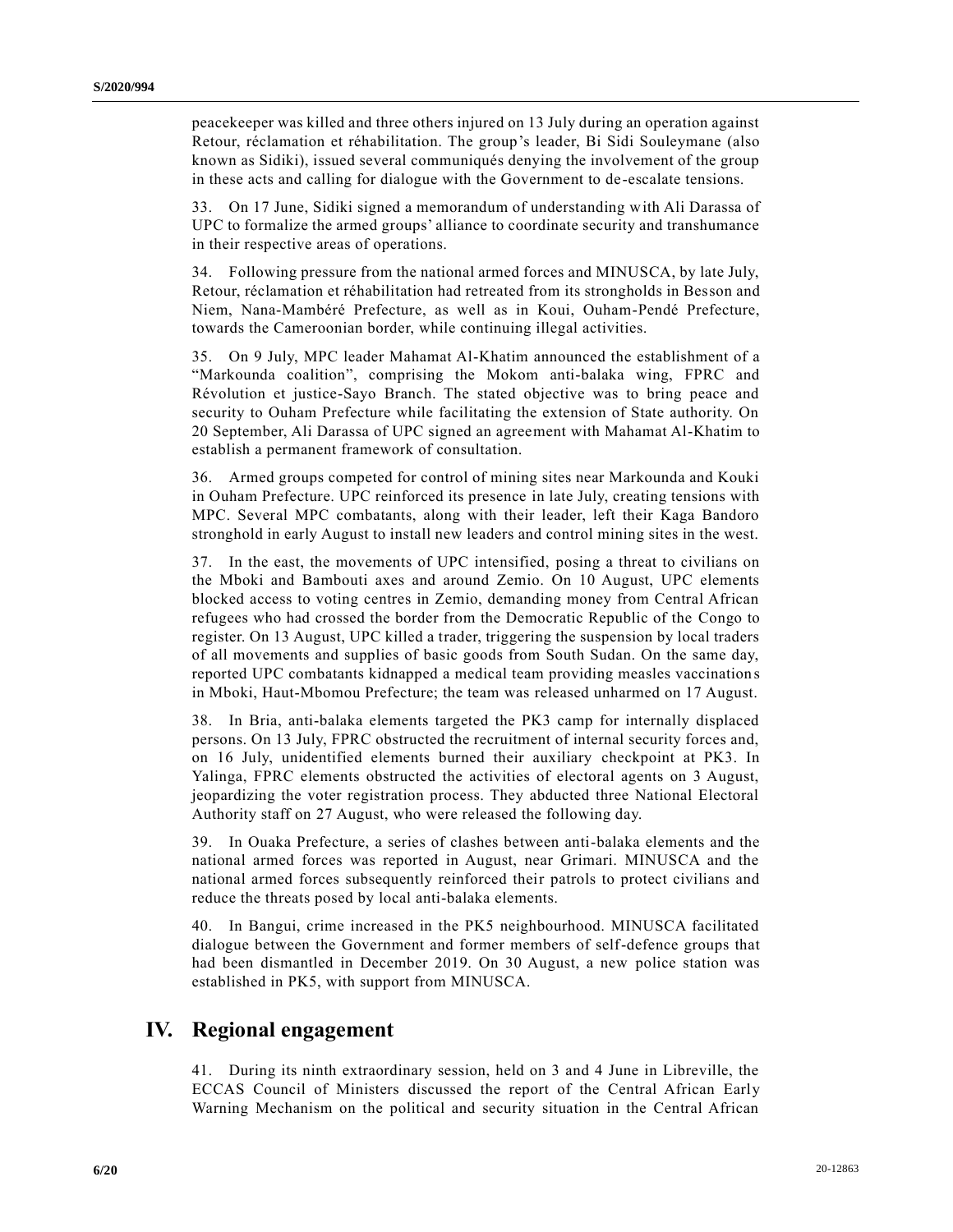Republic. The Council of Ministers decided to submit the revised report to the current Chairperson of ECCAS for consideration.

42. In June, President Denis Sassou Nguesso of Congo met with former President Bozizé and former President of the National Assembly Karim Meckassoua in Brazzaville as part of efforts to advance political dialogue in the Central African Republic.

### **V. Humanitarian situation**

43. Intercommunal tensions, armed group clashes and attacks against civilians and humanitarian workers continued to have an impact on the humanitarian situation. More than half of the population, or 2.6 million people, required humanitarian assistance. Some 2.4 million people suffer from acute food insecurity, including 750,000 in the emergency phase.

44. As at 1 October, approximately 659,000 Central Africans were internally displaced and an additional 623,909 were living as refugees in neighbouring countries.

45. Humanitarian activities remained acutely underfunded. As at 1 October, the 2020 humanitarian response plan was 50.8 per cent funded, with a gap of \$272.4 million out of the required \$553 million, including \$153 million for the COVID-19 response.

46. COVID-19 exacerbated existing vulnerabilities and the humanitarian crisis in the country. National authorities undertook mitigation measures to limit the spread of the disease and decentralize their response, with support from the World Health Organization (WHO) and other partners. As at 1 October, the Government had confirmed 4,850 cases of COVID-19, including 1,915 recoveries and 62 deaths. MINUSCA initiated 162 activities throughout the country to train 3,844 socia l mobilizers, including 956 women, whose job is to raise awareness regarding COVID-19. MINUSCA also worked with the African Women Leaders Network to enhance the participation of women in COVID-19 prevention and response efforts.

47. Violations perpetrated by Retour, réclamation et réhabilitation since May in Mambéré-Kadéï, Nana-Mambéré and Ouham-Pendé Prefectures resulted in the displacement of approximately 15,000 people and impeded humanitarian access. The onset of the rainy season also constrained access by road to some areas. In coordination with the Government, humanitarian actors took measures in Bangui and areas along the Ubangi river prone to flooding during the rainy season.

48. Following a reported deterioration in human indicators in several locations in Ouaka, Haute-Kotto and Haut-Mbomou Prefectures, the deployment of humanitarian air assets in August facilitated the delivery of multisectoral assistance in these areas.

49. The Central African Republic continued to be one of the most dangerous plac es in the world for humanitarian workers. There have been 267 attacks against humanitarians in 2020, resulting in 2 deaths and 20 injuries, a decrease in comparison with the 388 incidents during the same period in the previous year. The most dangerous areas are Ndélé, followed by Bangui, Batangafo and Kaga-Bandoro. Health personnel were attacked and abducted, and health facilities pillaged, by armed groups on the Mbrès axis in June and in Mboki in August.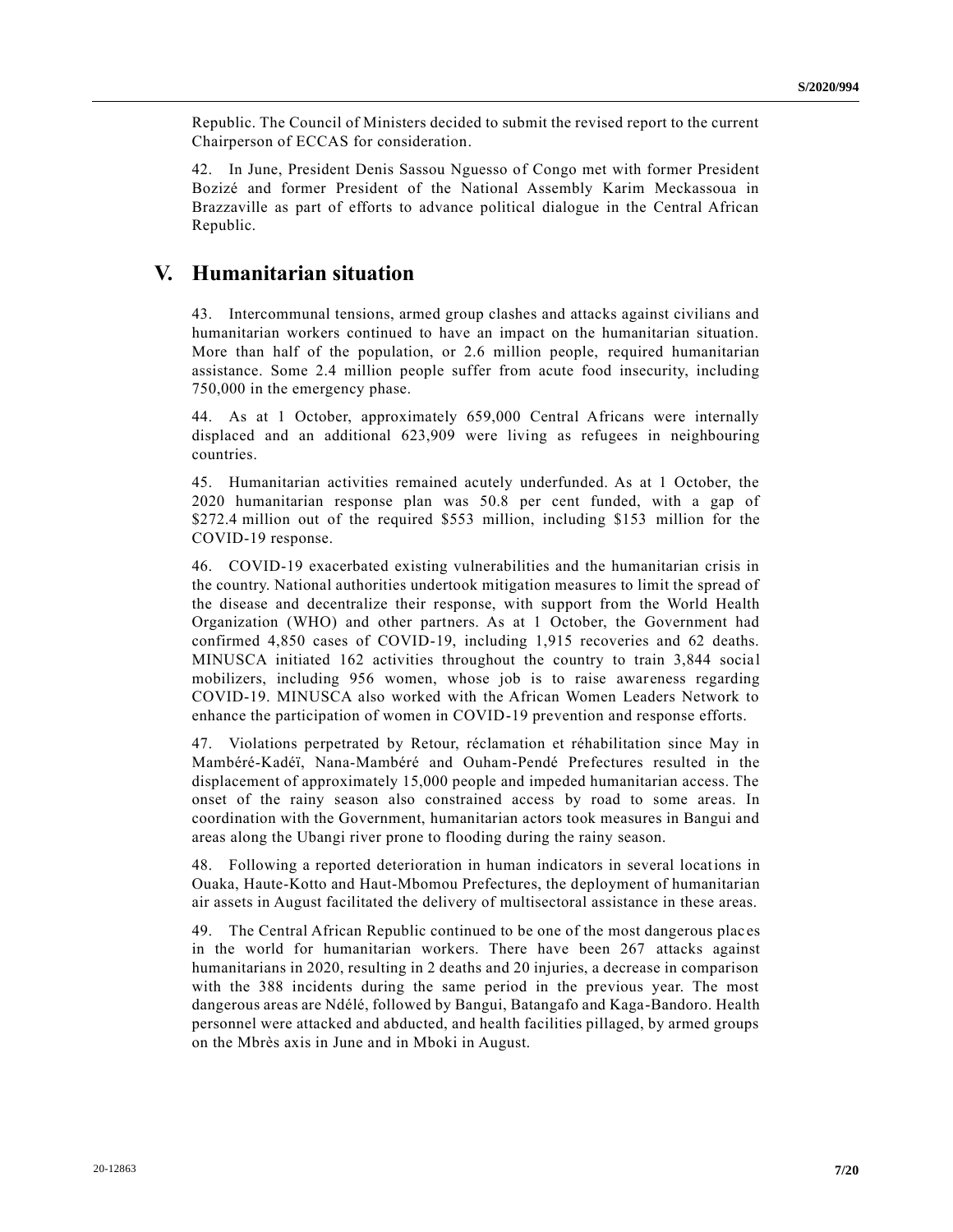## **VI. Protection of civilians**

50. MINUSCA and the United Nations country team, in coordination with humanitarian organizations, continued to strengthen national capacity to protect civilians by identifying risks, challenges and solutions to address threats against civilians. The deployment of international surge teams to locations without a permanent presence of international staff remained impracticable owing to COVID-19 restrictions, although community liaison assistants remained active in these areas. Protection coordination mechanisms and predeployment training were conducted virtually.

51. MINUSCA maintained a robust posture to deter threats against civilians. Measures to mitigate harm were integrated into planning to prevent the risk of civilians being adversely affected by operations against armed groups. Following the reported use of landmines by Retour, réclamation et réhabilitation in July, United Nations entities enhanced information-sharing and developed mine awareness training modules.

52. MINUSCA strengthened contingency plans for field offices to ensure that physical security and humanitarian risks were anticipated, including in the event of large-scale civilian displacement near its premises. Specific threats were analysed, including possible violence resulting from the electoral process and transhumance.

## **VII. Extension of State authority and the rule of law**

### **Extension of State authority**

53. As at 1 October, 111 out of 174 territorial authorities were operational, including 15 of 16 prefects, 62 of 71 sub-prefects, 15 of 16 prefectural secretaries-general and 31 of 71 sub-prefectural secretaries. Local authorities increased their role in COVID-19 preventive measures, electoral preparations and conflict resolution, including of transhumance-related conflict, with support from MINUSCA.

54. MINUSCA supported the Government in implementing its restoration of the State authority strategy adopted in September 2017, including by providing predeployment training and capacity-building for 45 sub-prefectural secretaries and 15 prefects.

### **Security sector reform**

55. The military justice system was formally launched on 17 July with the swearing in of personnel for the Bangui military jurisdictions, including eight assessors and alternates, four registrars and one clerk. MINUSCA continued advocacy efforts to strengthen security sector oversight mechanisms, resulting in disciplinary action against six soldiers for serious misconduct. MINUSCA applied the human rights due diligence policy in all its support for non-United Nations forces.

### **National armed and internal security forces**

56. As at 1 October, the national forces had a total strength of 8,651 (including 660 women); 2,095 soldiers were deployed in 25 locations, an increase of 171 since my previous report. The recruitment of 2,600 defence forces has been ongoing since July. Logistical, financial and command and control challenges continued to compromise deployments. During the reporting period, the leadership of the national defence forces undertook disciplinary action in six major incidents of misconduct, leading to three dismissals from the armed forces.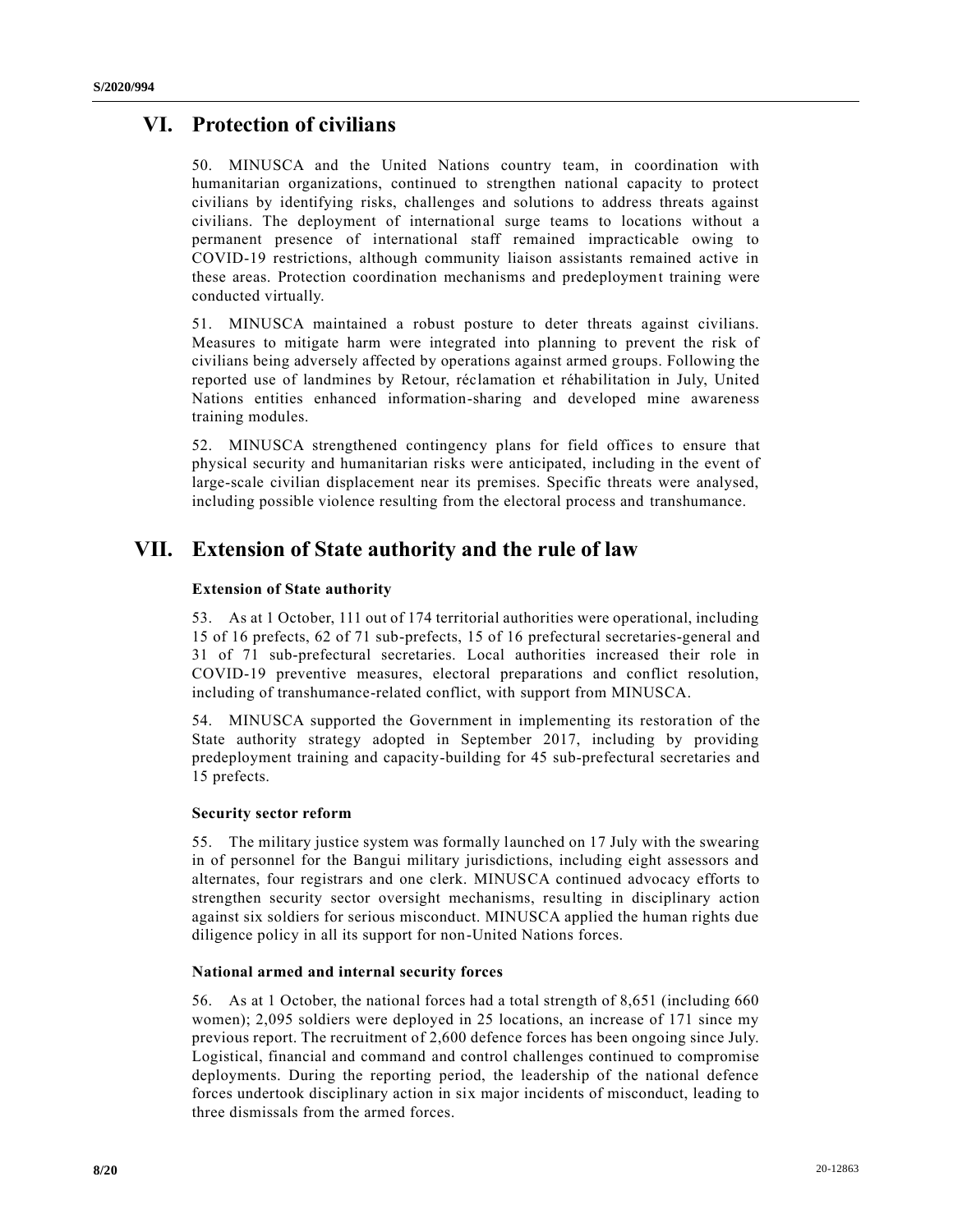57. As at 1 October, 1,464 police officers (344 women) and 2,164 gendarmes (228 women) were deployed to all prefectures except Basse-Kotto, including 8 police officers and 20 gendarmes deployed in June to Ndélé, 30 police officers deployed in July to Bambari and 3 police officers and 4 gendarmes deployed in September to Bangassou. In July, the European Union Advisory Mission in the Central African Republic began providing strategic advice to the internal security forces as a complement to MINUSCA support. In August, a junior non-commissioned officer in the gendarmerie was demoted for serious misconduct.

58. On 13 July, national authorities launched the recruitment of 1,000 internal security forces, with support from MINUSCA. On 28 August and 1 September, 1,350 police and gendarmes, including 395 women, graduated. They were deployed on 15 September in units charged with the management of public security and public order. A national committee is working on the integration of ex-combatants through the ongoing recruitment process.

59. The Mine Action Service (UNMAS) promoted weapons and ammunition management best practices through the installation of six specialized storage facilities for the defence forces. Thirty-seven defence and internal security forces were trained in weapons and ammunition management, including self-sustained explosive ordnance disposal. UNMAS provided risk awareness sessions on mines, improvised explosive devices and explosive remnants of war to United Nations and humanitarian actors to support the coordination of and response to the new explosive ordnance threat.

#### **Disarmament, demobilization, reintegration and repatriation**

60. From 22 June to 25 September, the Government, with support from MINUSCA, conducted disarmament and demobilization operations in Bria, Kaga-Bandoro and Ndélé for 773 combatants from Séléka rénovée pour la paix et la justice, MPC, RPRC and Mouvement des libérateurs centrafricains pour la justice, including 40 women, during which 579 weapons of war, 16,134 rounds of ammunition and 174 explosives were collected. National authorities conducted a series of preparatory field missions to Birao, Bria and Kaga Bandoro to secure the agreement and cooperation of armed groups and obtain lists of eligible combatants prior to launching operations.

61. MINUSCA, in collaboration with WHO, expanded its community violence reduction initiatives to support prefectural health authorities in Bambari, Bangassou, Bangui, Bossangoa, Bouar, Bria and Kaga Bandoro in their response to COVID-19.

#### **Justice and the rule of law**

62. On 9 July, President Touadera appointed 21 judges, including 4 women, the first expansion of the judicial workforce in four years. Five national magistrates were sworn in to the Special Criminal Court on 23 July, completing the complement of national judges. The Court increased the number of its investigations into serious human rights violations cases from 8 to 10. MINUSCA provided technical support to national judicial institutions investigating serious crimes perpetrated in vi olation of the Political Agreement, including cases related to violence in Nana-Mambéré Prefecture in July. Under its urgent temporary measures mandate, MINUSCA arrested and handed over to national authorities nine persons suspected of having committed crimes in seven cases between 1 June and 1 October.

63. On 23 June, 149 newly recruited civilian correctional personnel, including 17 women, were deployed to six prisons countrywide, with mentoring and training support from MINUSCA. On 2 October, 151 prison officer candidates who had been medically screened on 18 September began training, with support from MINUSCA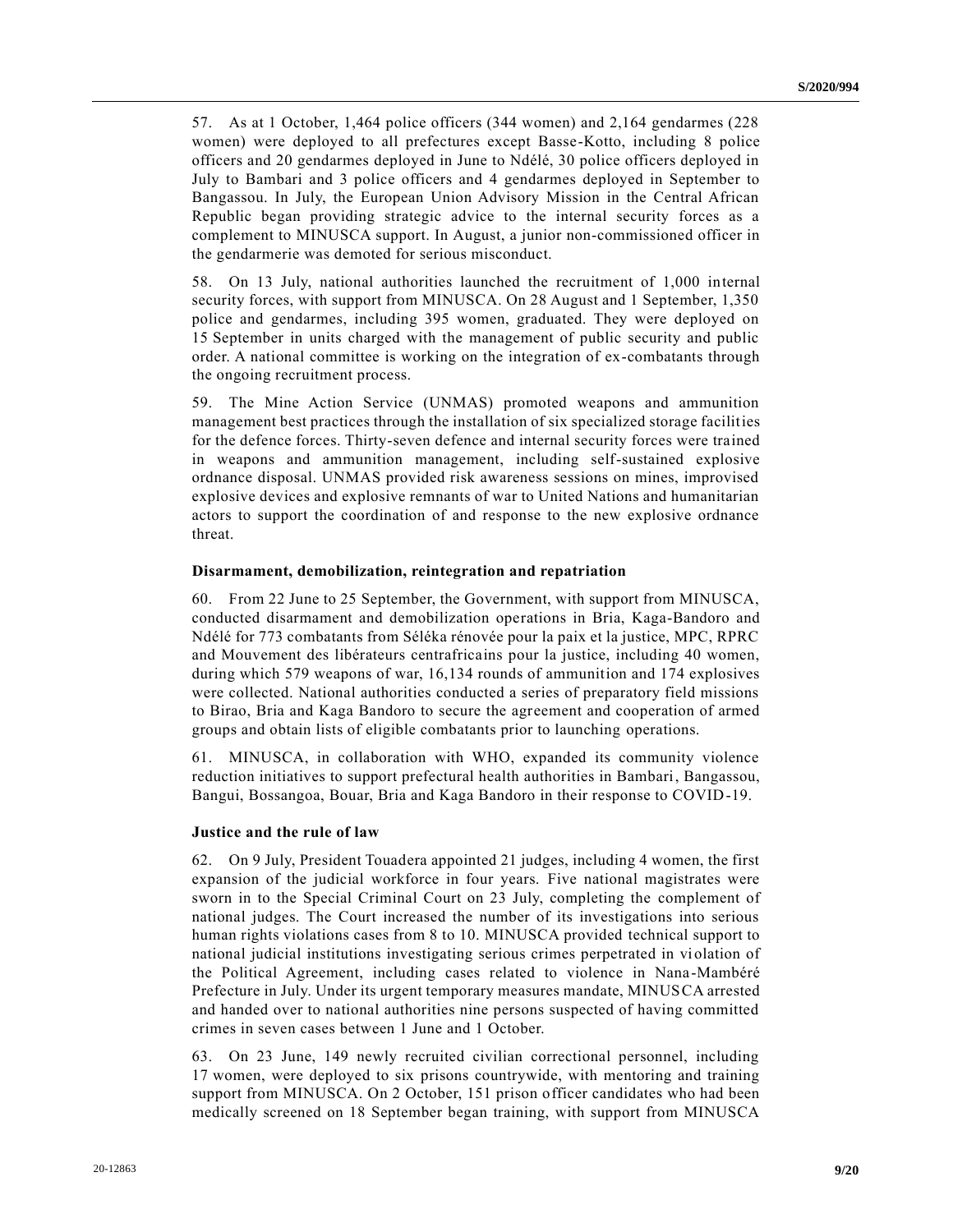and UNDP. The Mission also provided support for prison infrastructure projects in Bangui, Sibut and Mbaiki.

64. MINUSCA and UNDP assisted the Ministry of Justice in implementing COVID-19 mitigation measures at prisons. As at 1 October, there were no active cases of COVID-19 in Central African prisons. To that date, there had been six confirmed cases, including one death, at Ngaragba prison.

## **VIII. Human rights and the fight against impunity**

65. Between 1 June and 1 October, MINUSCA documented 156 incidents of human rights violations. The majority were related to attacks on civilians perpetrated by armed groups, which affected at least 271 victims (138 men, 42 women, 23 boys, 16 girls, 1 unidentified minor, 37 unidentified adults, and 14 groups of collective victims), resulting in 19 conflict-related civilian deaths. This represents a decrease in recorded human rights violations compared with the same period in 2019, when 304 reported violations affecting 494 victims occurred, although COVID-19 restrictions had an impact on the ability of MINUSCA to conduct investigations. Signatory armed groups continued to perpetrate most of the violations and abuse s; they were involved in 134 such incidents, affecting 229 victims. State agents, primarily members of the national armed forces, were involved in 14 violations, affecting 18 victims.

#### **Transitional justice**

66. On 30 July, President Touadera, Prime Minister Ngrébada and the Minister of Humanitarian Action and National Reconciliation co-signed two decrees setting in motion the establishment of the Commission on Truth, Justice, Reparation and Reconciliation. The decrees pertain to the appointment of the 11 members of the selection commission, as well as the functioning of the selection commission and its technical secretariat. MINUSCA, UNDP and the Peacebuilding Fund are providing financial and technical assistance to the selection commission. On 6 September, the selection commission launched a call for applications to recruit commissioners.

#### **Conflict-related sexual violence**

67. From 1 June to 1 October, MINUSCA documented 60 incidents of conflictrelated sexual violence affecting 84 victims (45 women and 39 girls), including 55 rapes or attempted rapes, 1 of which resulted in death, 4 forced marriages and 1 case of sexual slavery. While representing a decrease from the previous reporting period, there was reduced monitoring as a result of COVID-19 restrictions. There was a temporary reduction of services offered to victims of sexual violence in some locations as some organizations withdrew personnel owing to the pandemic. Many survivors expressed concern about seeking treatment at hospitals owing to COVID-19.

68. Conflict-related sexual violence was particularly prevalent in the Nana-Grébizi and Ouham-Pendé Prefectures, with the majority of recorded incidents allegedly perpetrated by Retour, réclamation et réhabilitation and MPC. In July, eight women abducted from Kounkaya, Ouham-Pendé Prefecture, were repeatedly raped while being held hostage for a week.

69. MINUSCA worked with the national network for the protection of victims and witnesses of sexual violence to monitor the situation in Kaga Bandoro and assess the risk of reprisals against victims by individuals who had been accused or convicted of rape and released in May to prevent the spread of COVID-19 in prisons. The Mission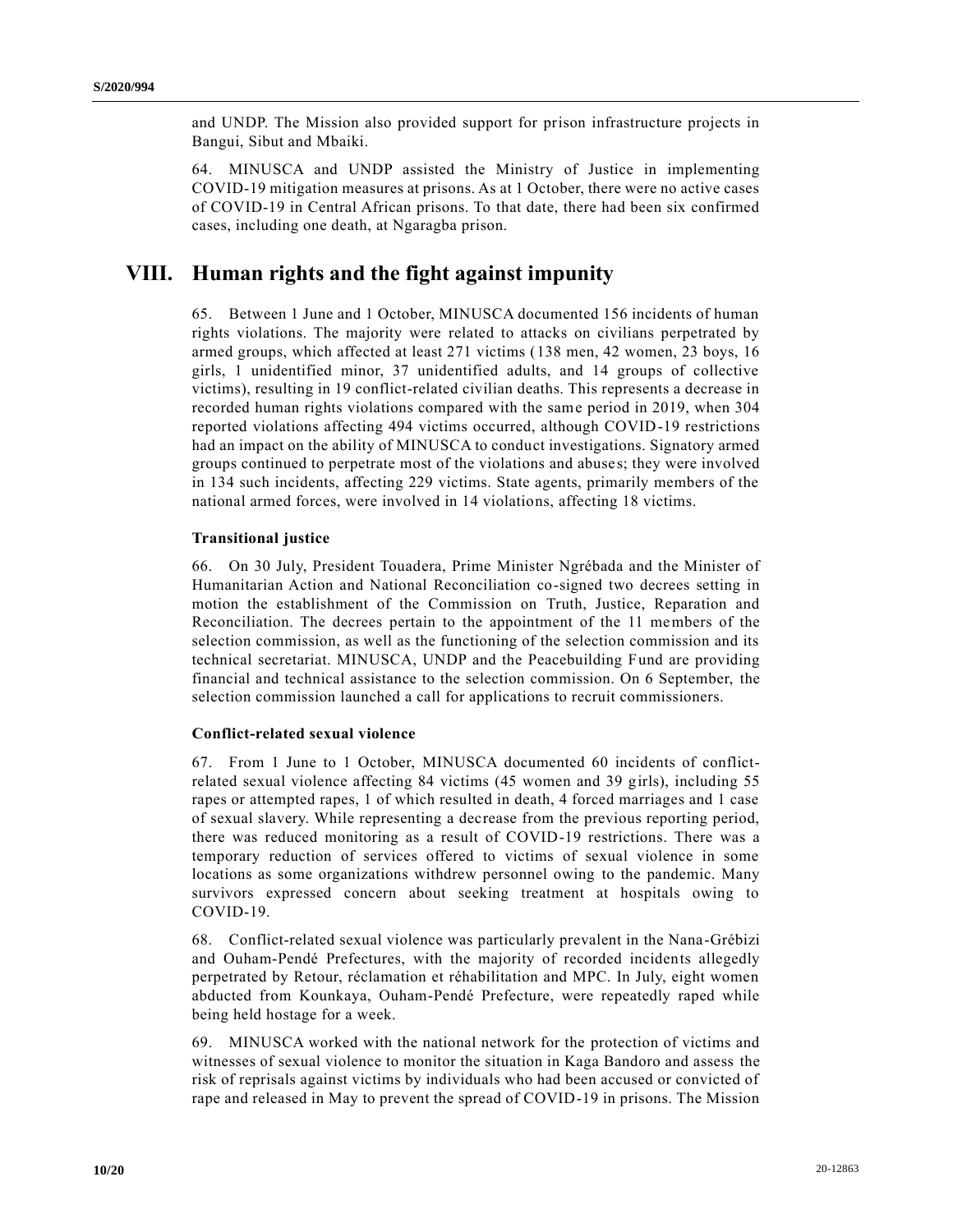trained 98 elements of the defence forces on human rights and conflict-related sexual violence in Obo and Paoua.

#### **Children and armed conflict**

70. On 15 June, President Touadera promulgated the child protection code, which criminalizes the recruitment and use of children by armed forces and groups and considers associated children as victims. The enforcement of the code's provisions will enhance the protection of children in accordance with international standards.

71. There was a decrease in the reported number of children separated from armed groups compared with the previous reporting period; however, this can be attributed to the COVID-19-related restrictions, which resulted in challenges in undertaking verification, as well as a decrease in reintegration partners. Thirteen children (2 girls and 11 boys) were separated from MPC, and 22 children (3 girls and 19 boys) were verified as associated with FPRC and await entry into a reintegration programme. Nine children escaped from the Lord's Resistance Army (LRA).

72. MINUSCA, with the support of local authorities and peace committees in the Haut-Mbomou Prefecture, initiated a dialogue with an LRA splinter group on the release of abducted children and the prevention of grave child rights violations.

73. The pandemic resulted in increased risks of child recruitment and use, and sexual violence, including as a result of school closures. MINUSCA raised awareness among 11,032 community members, including 6,688 children and 2,215 women, on these risks and protection against COVID-19.

## **IX. Socioeconomic situation**

74. COVID-19 continued to have adverse socioeconomic effects despite the progressive lifting of preventative measures. *Central Africa Economic Outlook 2020*, issued by the African Development Bank Group in July, projected an annual loss of 3.7 percentage points in economic growth and a deterioration in the budget balance by 3.7 per cent of gross domestic product. This could depress public investment required to sustain growth. The partial closure of the borders with Cameroon and the Democratic Republic of the Congo contributed to a 46 per cent increase in prices for imported goods, including basic food items. As most basic goods are imported and many people rely on informal sectors for their livelihoods, a protracted impact on the economy is projected.

75. Some \$2.44 billion has been disbursed in accordance with the national reconciliation and recovery plan, representing a 62 per cent implementation rate, including in projects to improve the health, road, energy and sanitation infrastructure in several locations, including Bambari, Bangassou, Bangui, Berberati, Bria and Paoua. There is a gap of \$151.1 million out of the \$159.6 million required for the United Nations COVID-19 socioeconomic response and recovery plan.

### **X. United Nations Multidimensional Integrated Stabilization Mission in the Central African Republic**

#### **Military component**

76. As at 1 October, the strength of the MINUSCA military component stood at 11,525 (4.8 per cent women), out of an authorized strength of 11,650 personnel, including 310 staff officers (47 women) and 151 military observers (42 women). It comprised 12 infantry battalions; 1 high-readiness battalion; 1 battle group; 1 special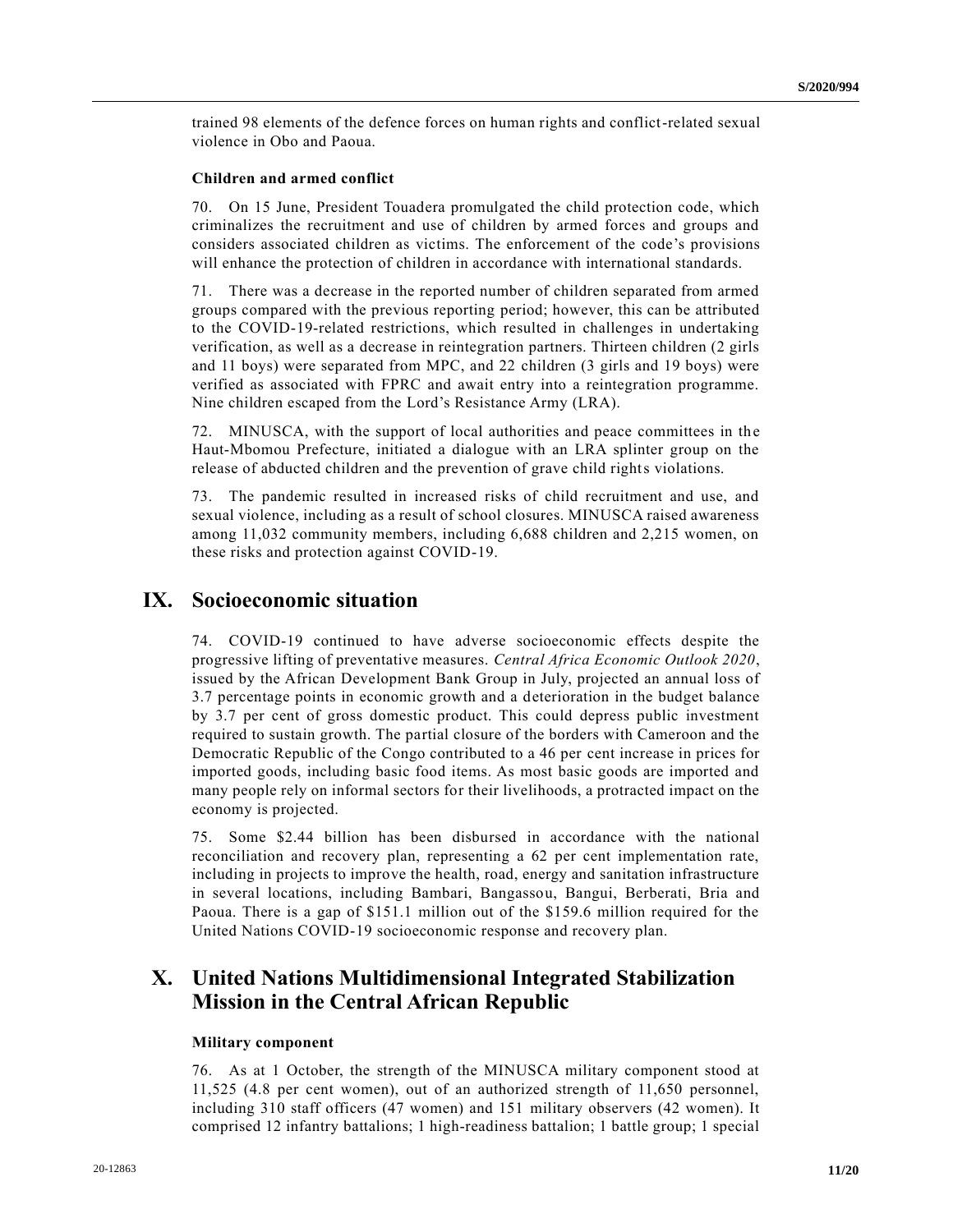forces company; 1 quick reaction force company; and enabling units, specifically 1 military police company, 3 multi-purpose engineering companies, 1 reduced engineering company, 1 airfield construction engineering company, 1 heavy transport company, 3 level II hospitals and 1 level I hospital, plus a forward surgery module, 3 helicopter units and 2 uncrewed aerial vehicles. A quick reaction unit was deployed to Kaga Bandoro in September and an armed helicopter unit, including a special forces platoon, is scheduled to be deployed in Bangui in December.

#### **Police component**

77. As at 1 October, the MINUSCA police component stood at 2,033 personnel (12.6 per cent women), out of an authorized strength of 2,080, including 332 individual police officers (104 women) and 1,701 personnel (152 women) in 11 formed police units and 1 protection support unit. The protection support unit, along with six formed police units, are in Bangui under the joint task force. Five formed police units are deployed in Bambari, Berberati, Bouar, Bria and Kaga Bandoro. Part of the Kaga Bandoro unit is deployed in Batangafo. On 27 June, parts of the formed police units from Bangui and Bambari, which had been temporarily deployed to Ndélé, returned to their duty stations.

#### **Civilian personnel**

78. As at 1 October, 1,478 civilian personnel (26 per cent of whom were women), including 250 United Nations Volunteers and 105 government-provided correctional personnel, served with MINUSCA, representing 90 per cent of 1,622 authorized positions.

#### **Status-of-forces agreement**

79. On 2 and 3 September, three MINUSCA personnel were arrested by gendarmes in Bangui, following an issue involving the import of explosive materials required for the work of UNMAS which had been in the custody of the gendarmerie since August. They were released on 4 September, following intervention by MINUSCA leadership.

#### **Safety and security of United Nations personnel**

80. As at 1 October, 171 security incidents involving United Nations personnel had been recorded. Ten personnel died, including one during a hostile attack and eight from various illnesses. Fourteen personnel were injured, including six in hostile attacks, one in a fire, five in road traffic accidents and three in a work accident. Movements of MINUSCA personnel were restricted countrywide owing to security risks and COVID-19 prevention measures.

81. As at 1 October, 463 cases of COVID-19 among Mission personnel had been confirmed, with 378 recoveries, 73 active cases, 9 repatriations and 3 deaths. The United Nations country team registered 45 confirmed cases with 42 recoveries.

82. As part of the Mission's COVID-19 response, wearing masks, handwashing and the use of hand sanitizers, as well as social distancing, are mandatory for all personnel. The Mission's Medical Section continues to undertake contact tracing and immediate isolation of both confirmed and suspected cases, as well as quarantine measures for all close contacts. Force medical officers have implemented an improved follow-up mechanism for military patients, with frequent visits to the isolation facilities to follow up on all confirmed cases.

83. National authorities, with MINUSCA support, opened one new investigation into attacks against peacekeepers, bringing to 18 the number of ongoing investigations.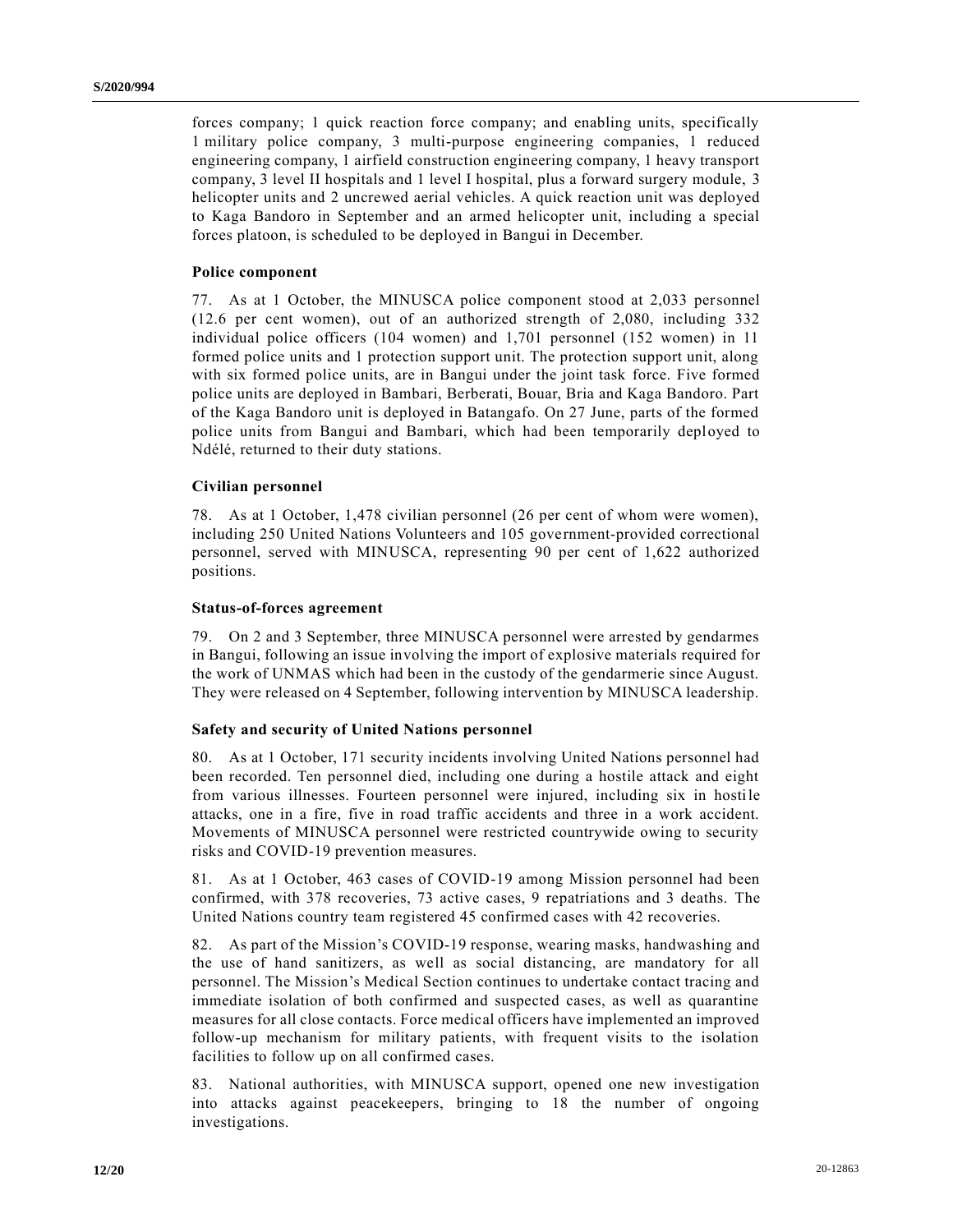#### **Serious misconduct, including sexual exploitation and abuse**

84. Between 1 June and 30 September, eight allegations of sexual exploitation and abuse were reported against military personnel. A total of 17 sexual exploitation and abuse allegations have been recorded in 2020, a majority of which relate to incidents allegedly committed in prior years. No other allegations of serious miscondu ct were recorded.

85. Training on my zero-tolerance policy on sexual exploitation and abuse and other serious misconduct continued to be delivered remotely owing to the pandemic. Military and police representatives conducted joint camp assessments within the framework of the Mission's comprehensive misconduct risk management.

86. In partnership with communities and target groups such as sex workers' associations, MINUSCA carried out outreach activities and supported the community based complaint network. MINUSCA used local radio stations, telephone service providers and advertising spots to disseminate messaging on protection from and response to sexual exploitation and abuse. All newly identified victims were referred for needs assessment and assistance, while previously recorded victims continued to be assisted.

#### **Support considerations**

87. MINUSCA continued to reduce its environmental footprint. The 49 wastewater treatment plants are fully operational. Composting of solid waste and remediation of the Kolongo landfill project continued, coupled with waste segregation. Waste segregation and composting were extended to the Bangassou, Bossangoa and Bria field offices. Owing to COVID-19-related movement restrictions, MINUSCA was unable to install new meters to monitor its water usage or power consumption.

#### **Action for peacekeeping and performance optimization**

88. MINUSCA prioritized its efforts to advance a political solution to the conflict, primarily through the good offices and political engagement of my Special Representative, which facilitated political dialogue among national stakeholders and enhanced coordination and joint action among international partners. United Nations partnership with other international stakeholders, including the African Union, ECCAS and the European Union, was strengthened, including through joint engagement and messaging, resulting in unified support for the political process. MINUSCA also continued its efforts to enhance the effective participation of women in the political process, including in the elections.

89. The suspension of internal flights in March owing to the pandemic hindered the completion of performance evaluations for contingents, although training activities continued. Evaluations resumed in June for Bangui-based contingents.

90. Since June, 11 formed police units and the protection support unit have been re-evaluated. Performance improvement plans for each unit addressed identified shortfalls of equipment and self-sustainment, ammunition and perimeter security. All units were assessed to perform satisfactory overall, although one unit was rated below satisfactory in sustainment. Progress on improvement measures is monitored quarterly.

91. MINUSCA increasingly used the analysis and findings from the Comprehensive Performance Assessment System to support decision-making and strategy formulation. The Mission also developed tools to support COVID-19-related planning and analysis, including a dashboard tracking the virus and a timeline tracking events and Mission interventions, including quick-impact projects.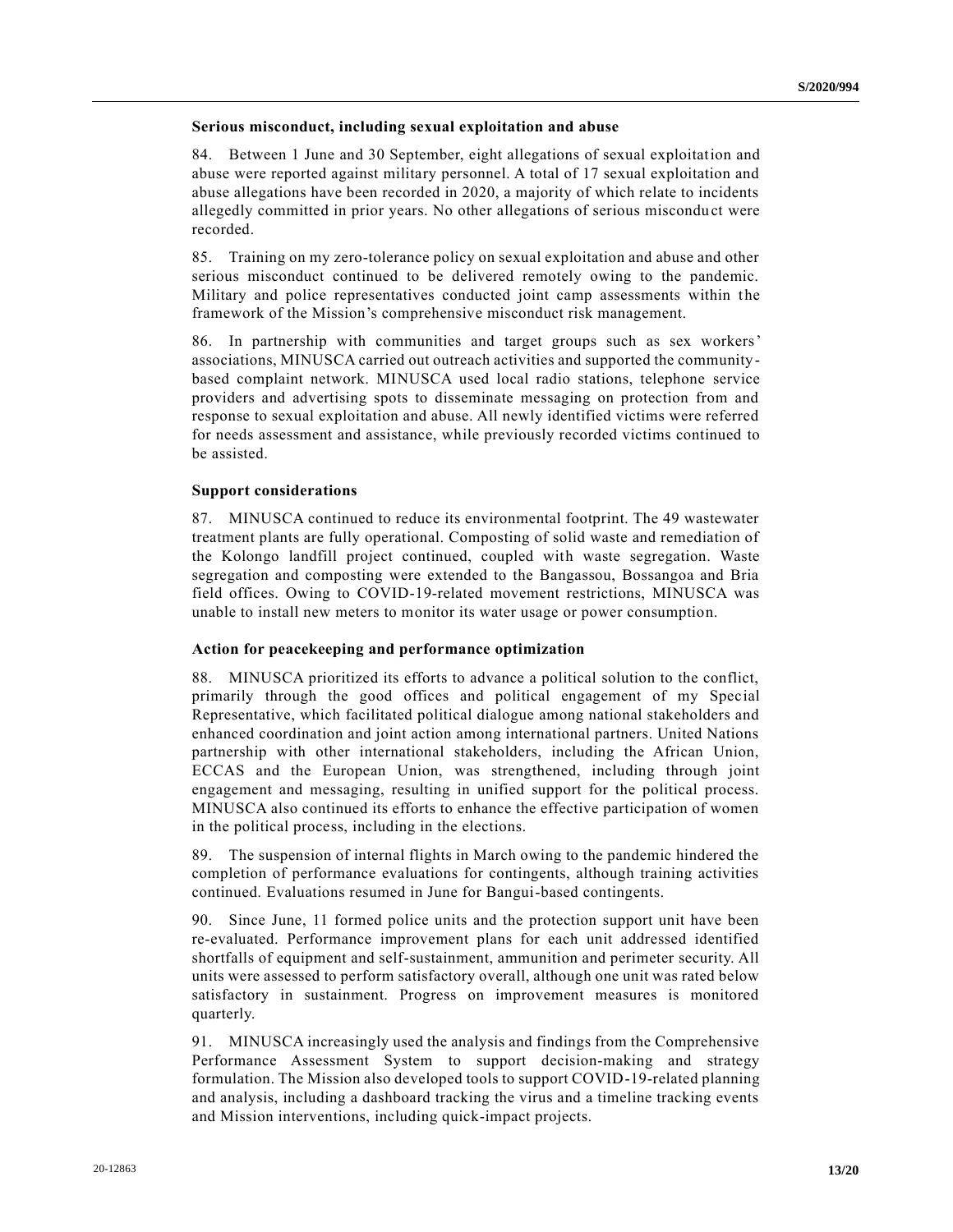### **XI. Financial considerations**

92. The General Assembly, by its resolution [74/284](https://undocs.org/en/A/RES/74/284) of 30 June 2020, appropriated the amount of \$937.7 million for the maintenance of the Mission for the period from 1 July 2020 to 30 June 2021. As at 1 October, unpaid assessed contributions to the special account for MINUSCA amounted to \$194.6 million. The total outstanding assessed contributions for all peacekeeping operations as at that date amounted to \$2,757.1 million. Reimbursement of the costs of contingent-owned equipment, as well as troop and formed police personnel, has been made for the period up to 31 March 2020 and 30 June 2020, respectively, in accordance with the quarterly payment schedule.

## **XII. Observations and recommendations**

93. In December, the people of the Central African Republic will go to the polls to choose who will lead their country and represent them in the National Assembly for the next five years. The success of these elections, and the peaceful and democratic continuation or transfer of power, will be a critical milestone. It is an opportunity to consolidate the democratic gains and constitutional order established in 2015 –2016 through elections ending the political transition and setting a new path, firmly away from the successive crises of the past. Throughout, the Central African people have demonstrated persistent resilience; they deserve their leaders' absolute resolve in pursuing peace.

94. National stakeholders, particularly political leaders, should seize this opportunity to consolidate the country's democratic foundations for lasting peace. I call on them to constructively engage in political dialogue on the electoral process and to refrain from any action, including hate speech and incitement to violence, that could undermine efforts to create a conducive environment for successful elections within the constitutional timelines. I welcome in this regard the revival of the consultative framework, which provides an essential platform for national stakeholders to discuss and overcome challenges through dialogue and consensus. National authorities should therefore make every effort to ensure that it functions effectively.

95. The consolidation of constitutional order requires that all citizens be able to enjoy their rights. I therefore deeply regret that the recent amendments of the electoral code did not extend the franchise to over 250,000 Central African citizens of voting age who are living as refugees in neighbouring countries, despite continual advocacy and concerted political engagement with Central African authorities. The United Nations will continue engaging with Central African authorities, and partners, including neighbouring countries, to promote the participation of refugees in the electoral process, while supporting their voluntary, safe, dignified and sustainable return and reintegration. This would be crucial in efforts to advance peace and reconciliation, and address structural violence in the Central African Republic.

96. The inclusiveness of the electoral process has to also extend to the full and meaningful participation of women, including as candidates. I welcome the fact that nearly half of registered voters are women. Every effort has to be made to ensure that conditions are conducive to their peaceful participation in the polls. I encourage all parties and coalitions to take bold measures to champion the representation of women in elective positions and to seek to exceed the constitutionally mandated 30 per cent minimum of female candidates.

97. The availability of resources is crucial for sustaining the electoral process. I welcome the generous support already provided for the basket fund managed by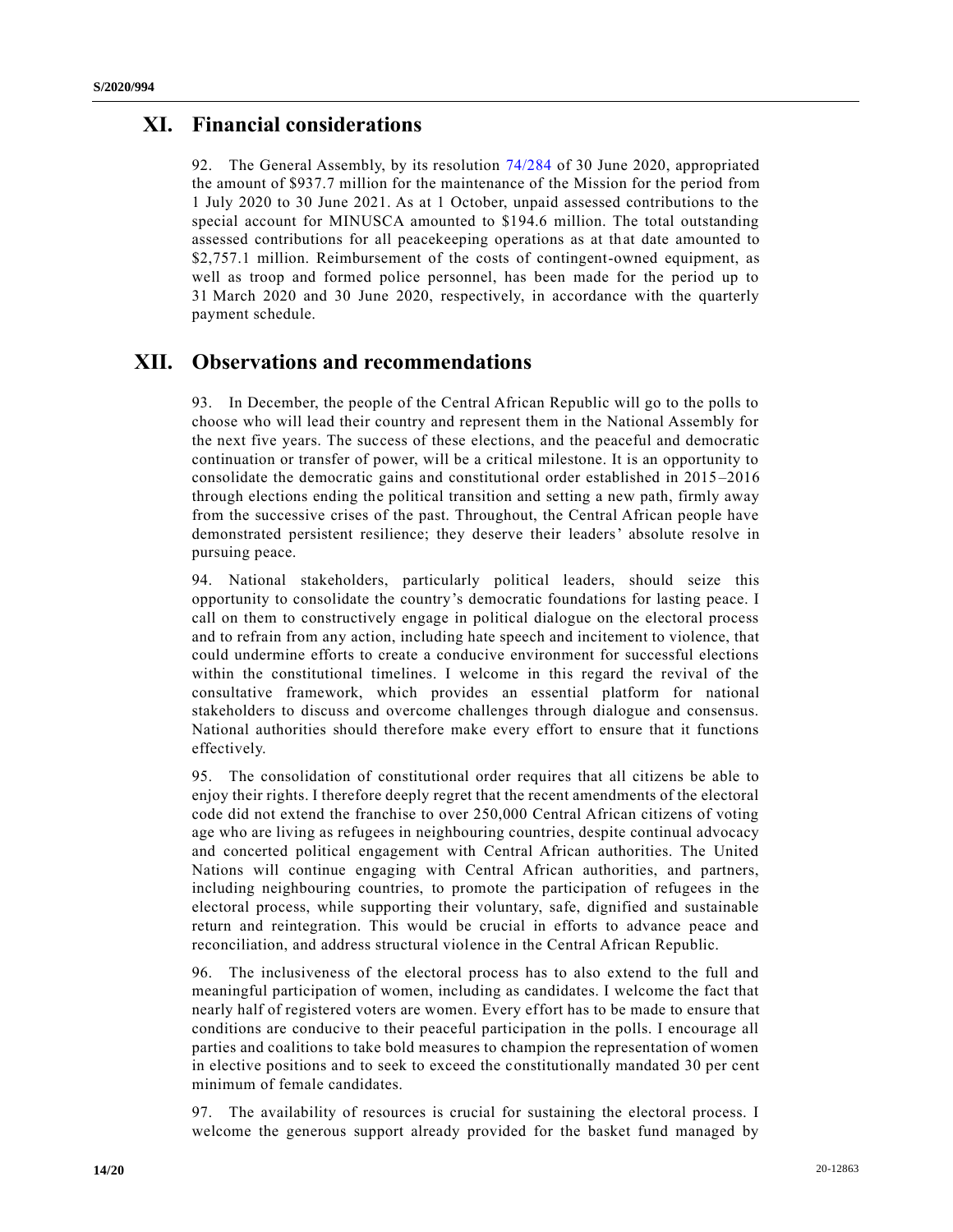UNDP, and complementary electoral assistance projects by partners. Nevertheless, the gap remains significant. The basket fund is facing a possibly crippling liquidity challenge that could impede time-sensitive electoral operations. I appeal to the international community to urgently contribute financially to prevent any delays in the holding of elections.

98. I remain convinced that the Political Agreement is the only viable path to peace and stability in the Central African Republic. It is in the interest of all Central Africans, and their neighbours, to ensure that the peace process is successful. I call on all candidates in the upcoming elections to effectively commit to continuing to advance the peace process and implement the Political Agreement, as part of their political platforms. It is also crucial for all signatories to redouble their efforts to implement the Agreement in good faith and resolve differences peacefully.

99. I note with the regret the increased violations of the Political Agreement by signatories over the past four months. This has tragic consequences for the population and national stability. In March, I called for a global ceasefire amid the COVID-19 pandemic. That appeal was heard by some armed group leaders in the Central African Republic. I appeal to all armed group leaders to heed that call, and to adhere to their commitments under the Political Agreement for the benefit of the communities they profess to protect.

100. I remain deeply concerned by the resurgence of violence in the north-west. Three national soldiers and a peacekeeper were killed while engaged in operations to protect civilians. Far too much civilian death, destruction and displacement has occurred. I strongly condemn these heinous acts and recall that attacks against United Nations peacekeepers may amount to a war crime. The escalation by non-State armed actors, which included the use of landmines, is unacceptable and counterproductive to addressing any legitimate grievances. There is no justification for the use of indiscriminate weapons, which must immediately stop and be investigated to hold perpetrators accountable.

101. The relative stability prevailing in the north-east is positive, particularly the continued respect for the weapons-free zone established in Birao earlier this year. I welcome the proactive efforts of the Government, working closely with MINUSCA, to promote local peace initiatives and the deployment of State authorities.

102. At the same time, far more remains to be done to reconcile communities so that they can live together in peace. I call on all armed group leaders to cease expansionist activities and to explore opportunities for engaging constructively in ongoing processes with significant potential to positively shape the future of the country, including political reforms that will result in expanded political space, as well as the 2021 local elections. It has been more than 30 years since communities last had the opportunity to choose their local officials, so these elections have significant potential for advancing efforts to address grievances and promote democratic representation and local governance.

103. COVID-19 has deepened inequalities, further devastating the health, lives and livelihoods of the most vulnerable, including women and children. It has also deepened the humanitarian crisis. I greatly appreciate the work of humanitarian actors, who are providing communities with life-saving assistance and basic services in a challenging and dangerous environment. I strongly condemn the upsurge in attacks against humanitarian workers that put critical life-saving operations at risk. These operations also remain seriously underfunded, including for the COVID-19 response. I appeal to donors to urgently contribute to fill the \$272.4 million gap in the humanitarian response plan.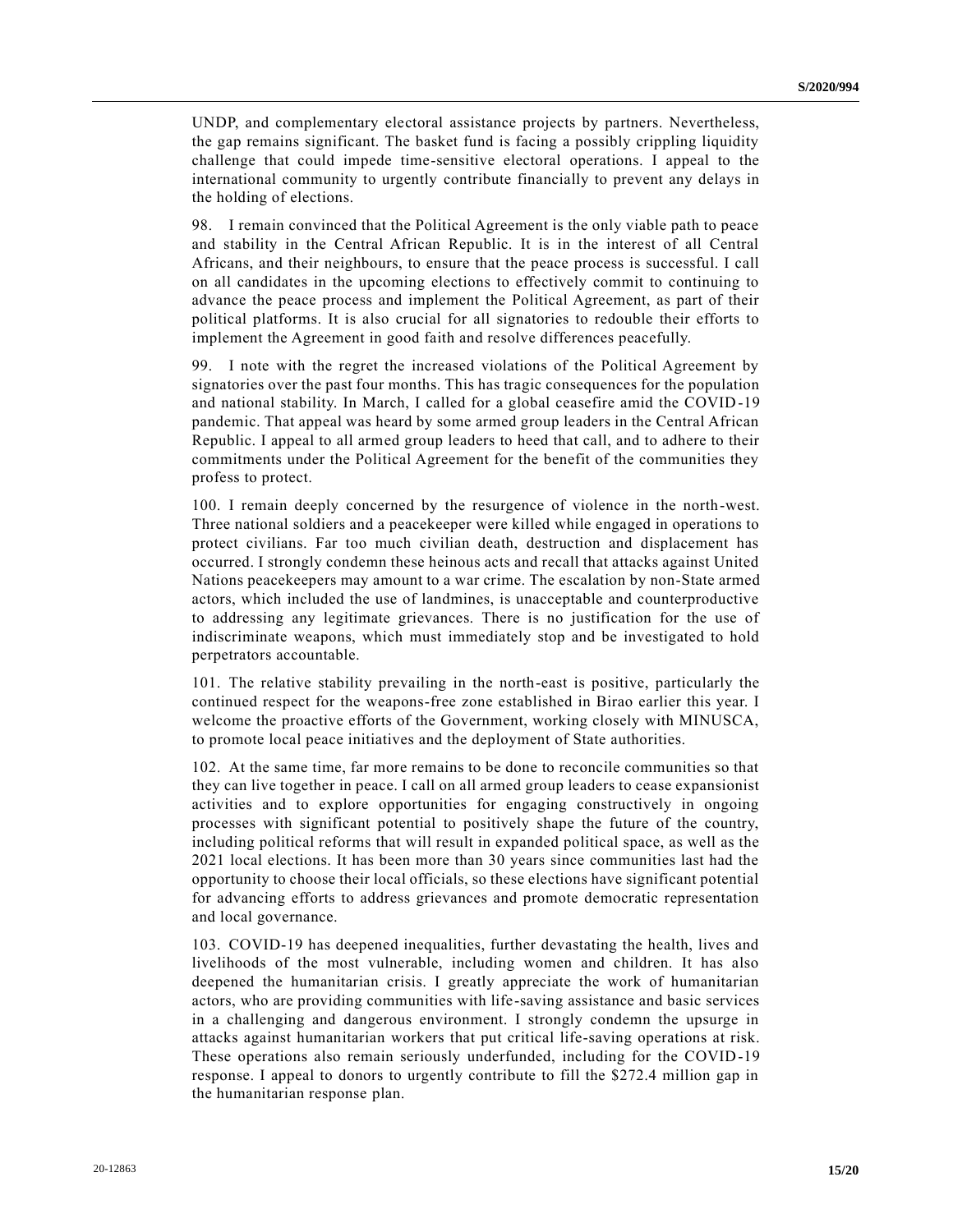104. Sustaining peace in the Central African Republic will require that its people finally realize tangible dividends of peace. I call upon those eventually chosen by citizens to lead the country to prioritize, in consultation with local actors, development efforts aimed at building communities and harnessing the potential of the people to meet their basic needs, to realize their personal aspirations and to participate meaningfully in building their State and society. I call on development partners in the international community to explore options for scaling up their efforts, including to support the building of critical infrastructure that will improve people 's lives. Historically marginalized segments of society, including women and children, require particular attention, as do areas of the country that remain isolated and vulnerable.

105. I am encouraged by progress in extending State authority through the deployment of civilian and security personnel, which is an essential step towards the Government assuming its responsibilities towards its citizens. I welcome ongoing efforts by national authorities to strengthen the territorial administration countrywide and to recruit, train and deploy defence and security forces that will also play a role in the integrated security plan for the elections. These elections will be an important test of Central African institutions, and its defence and security forces in particular, and a step towards gradually assuming full responsibility for the protection of civilians. This will, however, require serious, sustained commitment from national authorities, with support from partners.

106. National institutions, including the judicial system, should be strengthened to ensure that they are professional, accountable and inclusive of all segments of society. This is particularly essential for security institutions, which have to urgently improve their command and control, logistics, oversight and vetting, with support from partners, and ensure that they are promptly held accountable for any violations, particularly abuses of civilians, including members of minority communities. I also urge partners to work closely together to ensure that support is well coordinated in order to increase synergies and lessen the risk of major strategic gaps. MINUSCA will continue its multifaceted support for the defence and internal security forces, territorial administration and the judicial and correctional institutions, as mandated.

107. The launch of national disarmament, demobilization and reintegration operations in the north-east is an encouraging step. I welcome the receptivity of some signatory armed group leaders to mediation and reconciliation efforts, and call on them to undertake the immediate and unconditional separation of children from their ranks. I applaud the innovative approach of MINUSCA and development actors to jointly design a project that includes complementary economic dividends. This approach should be expanded to other areas of the country.

108. While there has been some progress with the special mixed security units, I am concerned that major strategic gaps have yet to be addressed. All stakeholders have to prioritize agreeing on a common vision and approach regarding the appropriate sequencing between the disarmament, demobilization and reintegration process and the operationalization of these units, and for their future. I further urge all signatory parties, with the support of partners, to accelerate the establishment of these units and ensure appropriate oversight mechanisms. At the same time, it is necessary to redouble efforts to create sustainable solutions for former combatants, including opportunities for long-term socioeconomic reintegration or integration into national security services.

109. Peace cannot be sustained without addressing the continued, rampant impunity for human rights and other violations, including sexual violence, which is affecting women and girls. I therefore welcome efforts to strengthen and professionalize the police, justice and correctional institutions, including the Special Criminal Court, and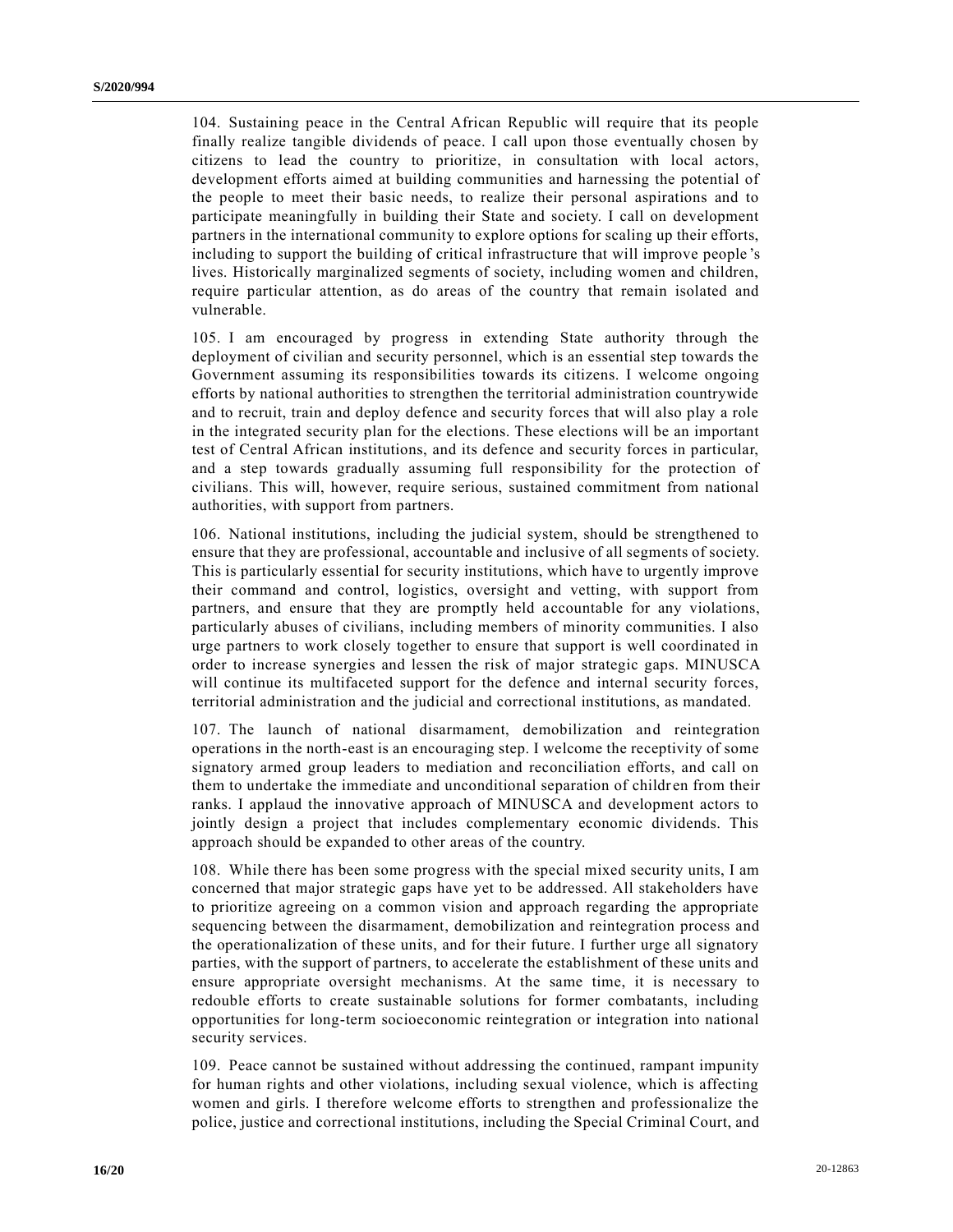to prioritize the experiences and needs of victims. I am encouraged by progress made towards establishing the Commission on Truth, Justice, Reparation and Reconciliation, which could be among the most significant opportunities for national dialogue and healing since the 2015 Bangui Forum on National Reconciliation. I urge all stakeholders to engage actively and constructively in its establishment and operationalization.

110. Regional partners, including neighbouring countries, have an essential role to play in the pursuit of peace and stability in the Central African Republic, beyond their role as facilitators of the Political Agreement. The stability of the country and the region are inextricably intertwined. I encourage proactive efforts aimed at regularly convening bilateral commissions with neighbouring countries and reviving and reinforcing the tripartite force with Chadian and Sudanese forces, with a view to strengthening border control and cross-border cooperation. The reform of ECCAS also offers new opportunities for regional engagement and cooperation, including with respect to the Central African Republic.

111. The good offices and political engagement of my Special Representative, in concert with partners and balanced with a robust security posture in the implementation of the Mission mandate, particularly to protect civilians and to facilitate conditions conducive to the holding of peaceful elections, have brought results and will continue. They are a demonstration of the benefits of ensuring that political work remains at the heart of peacekeeping. It is therefore concerning that MINUSCA still faces operational gaps, which have become more urgent to bridge in the light of the pandemic and the imminence of elections. I welcome recent pledges from troop-contributing countries of aviation and quick reaction capabilities, and appeal for their expedited deployment, as well as of other capabilities to support operations and protect civilians and peacekeepers.

112. While important progress has been made in advancing peace and stability in the Central African Republic, challenges remain. Central Africans will need to redouble efforts in order to prevent any reversal of the hard-won gains and to continue to advance towards a better future. The role of MINUSCA in supporting those efforts remains essential. I therefore recommend that the Security Council extend the mandate of MINUSCA for one year, until 15 November 2021, at its current military and police strength, while maintaining the Mission's mandate, including for electoral assistance.

113. In conclusion, I wish to express my deep appreciation to my Special Representative for the Central African Republic and Head of MINUSCA, Mankeur Ndiaye, for his leadership and the proactive performance of his good offices to advance peace in the Central African Republic. I am grateful for the dedication of United Nations civilian and uniformed personnel to performing the Mission 's mandate in an already challenging context, since compounded by the pandemic. I also thank troop- and police-contributing countries, donor countries, regional and other organizations, non-governmental organizations and all other partners for their invaluable support. Finally, I wish to express my gratitude to the guarantors of the Political Agreement, the African Union and ECCAS for their steadfast pursuit of peace for the people of the Central African Republic.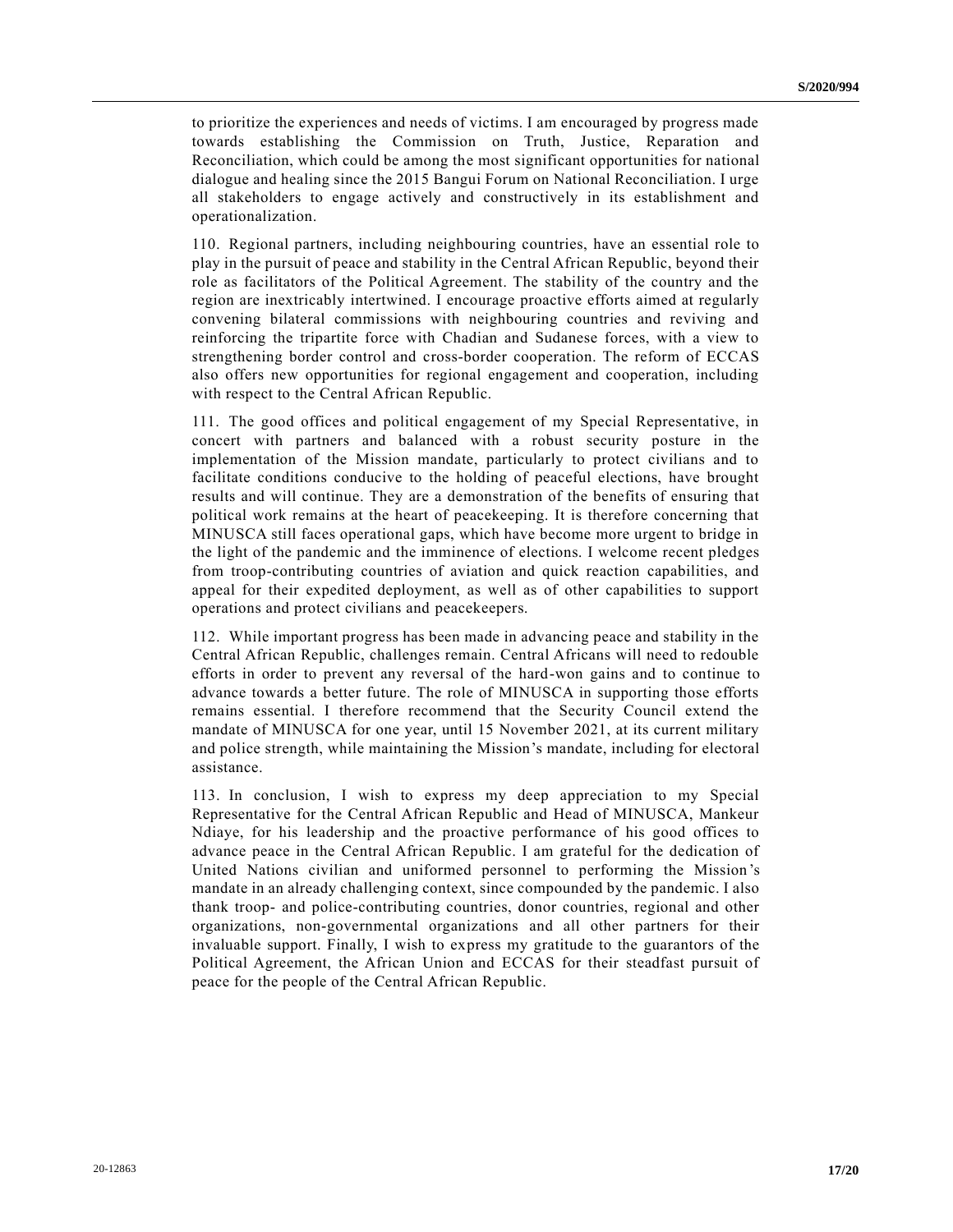## **Annex I**

# **United Nations Multidimensional Integrated Stabilization Mission in the Central African Republic: military and police strength as at 1 October 2020**

| Country                          | Military component       |                          |                          |                | Police component       |                               |
|----------------------------------|--------------------------|--------------------------|--------------------------|----------------|------------------------|-------------------------------|
|                                  | Experts<br>on mission    | Staff officers           | $\mathit{Troops}$        | Total          | Formed<br>police units | Individual<br>police officers |
| Argentina                        |                          | $\mathbf{1}$             |                          | $\mathbf{1}$   |                        |                               |
| Bangladesh                       | 11                       | 18                       | 1 2 7 9                  | 1 3 0 8        |                        |                               |
| Benin                            | $\mathfrak{Z}$           | $\overline{4}$           | $\overline{\phantom{0}}$ | 7              |                        | 21                            |
| Bhutan                           | $\overline{c}$           | $\overline{c}$           | $\qquad \qquad -$        | 4              |                        |                               |
| Bolivia (Plurinational State of) | 3                        | $\overline{2}$           | $\overline{\phantom{0}}$ | 5              |                        |                               |
| <b>Brazil</b>                    | 3                        | 5                        |                          | 8              |                        | $\mathbf{1}$                  |
| Burkina Faso                     |                          | 5                        |                          | 5              |                        | 31                            |
| Burundi                          | 5                        | 6                        | 741                      | 752            |                        |                               |
| Cambodia                         | $\overline{4}$           | 6                        | 204                      | 214            |                        |                               |
| Cameroon                         | 3                        | $\tau$                   | 748                      | 758            | 310                    | 30                            |
| China                            |                          | 2                        | $\qquad \qquad -$        | 2              |                        |                               |
| Colombia                         | $\overline{c}$           |                          | $\overline{\phantom{0}}$ | $\overline{c}$ |                        |                               |
| Congo                            | $\sqrt{2}$               | 10                       | $\overline{\phantom{0}}$ | 12             | 138                    | $\mathbf{1}$                  |
| Côte d'Ivoire                    | —                        | $\overline{4}$           | —                        | 4              |                        | 19                            |
| Czechia                          | 3                        |                          |                          | 3              |                        |                               |
| Egypt                            | $\,$ 8 $\,$              | 23                       | 988                      | 1 0 1 9        | 135                    | 5                             |
| France                           |                          | 10                       | $\qquad \qquad -$        | 10             |                        | $\overline{2}$                |
| Gabon                            |                          | $\qquad \qquad -$        | 447                      | 447            |                        |                               |
| Gambia                           | $\overline{4}$           | $\overline{4}$           |                          | 8              |                        | 6                             |
| Ghana                            | $\overline{4}$           | 6                        | $\overline{\phantom{0}}$ | 10             |                        | $\tau$                        |
| Guatemala                        | $\overline{2}$           | $\overline{2}$           |                          | 4              |                        |                               |
| Guinea                           |                          | $\overline{\phantom{0}}$ |                          |                |                        | 14                            |
| Indonesia                        | 10                       | $\mathbf{9}$             | 220                      | 239            | 140                    | -1                            |
| Jordan                           | 3                        | 5                        | $\overline{\phantom{0}}$ | 8              |                        | 24                            |
| Kenya                            | 5                        | 6                        | $\overline{\phantom{0}}$ | 11             |                        |                               |
| Madagascar                       |                          |                          |                          |                |                        | 1                             |
| Mali                             |                          |                          |                          |                |                        | 17                            |
| Mauritania                       | $\overline{4}$           | 3                        | 449                      | 456            | 279                    |                               |
| Mexico                           | $\overline{\phantom{0}}$ | $\overline{\phantom{m}}$ |                          |                |                        |                               |
| Morocco                          | $\overline{c}$           | $20\,$                   | 750                      | 772            |                        |                               |
| Nepal                            | $\sqrt{5}$               | 13                       | 719                      | 737            |                        |                               |
| Niger                            | $\mathbf{1}$             | $\sqrt{2}$               |                          | 3              |                        | 32                            |
| Nigeria                          |                          | $\mathfrak{Z}$           |                          | 3              |                        | $\mathbf{1}$                  |
| Pakistan                         | 11                       | $27\,$                   | 1 2 1 1                  | 1 2 4 9        |                        |                               |
| Paraguay                         | $\sqrt{2}$               | $\mathbf{1}$             | $\overline{\phantom{0}}$ | $\mathfrak{Z}$ |                        |                               |
| Peru                             | $\sqrt{6}$               | $\,8\,$                  | 203                      | $217\,$        |                        |                               |
| Philippines                      | $\overline{c}$           | $\mathbf{1}$             |                          | $\sqrt{3}$     |                        |                               |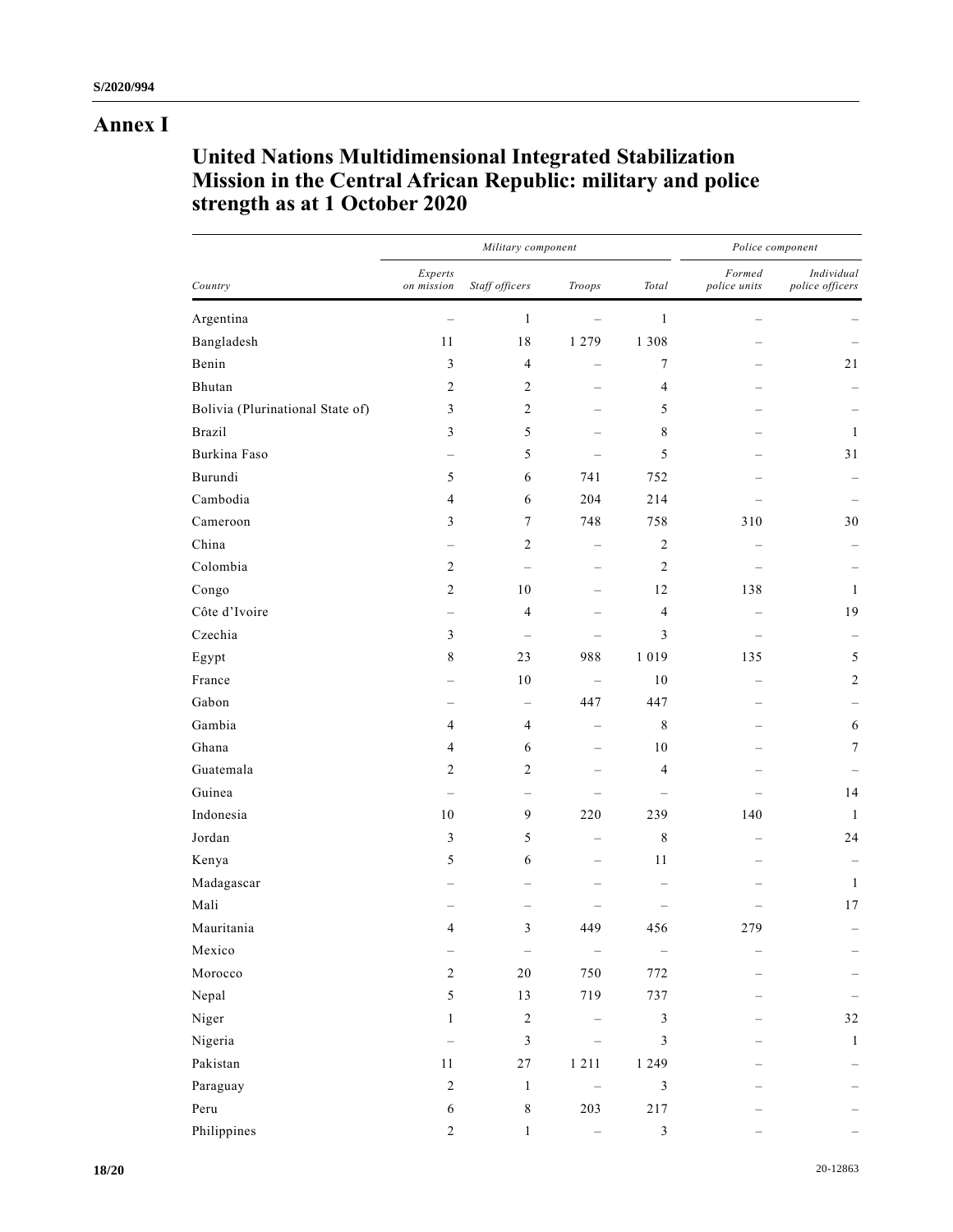### **S/2020/994**

| Country                     |                       | Military component       | Police component         |                |                        |                               |
|-----------------------------|-----------------------|--------------------------|--------------------------|----------------|------------------------|-------------------------------|
|                             | Experts<br>on mission | Staff officers           | Troops                   | Total          | Formed<br>police units | Individual<br>police officers |
| Portugal                    |                       | 9                        | 179                      | 188            |                        | 9                             |
| Republic of Moldova         | 2                     | 1                        |                          | 3              |                        |                               |
| Romania                     |                       | $\overline{\phantom{0}}$ | $\overline{\phantom{0}}$ |                |                        | 11                            |
| <b>Russian Federation</b>   | 3                     | 10                       |                          | 13             |                        |                               |
| Rwanda                      | 9                     | 19                       | 1 3 8 2                  | 1410           | 419                    | 24                            |
| Senegal                     |                       | 5                        | $\overline{\phantom{m}}$ | 5              | 280                    | 25                            |
| Serbia                      | $\overline{c}$        | $\overline{2}$           | 71                       | 75             |                        |                               |
| Sierra Leone                | 5                     | 1                        | $\qquad \qquad -$        | 6              |                        |                               |
| Spain                       |                       |                          |                          |                |                        | 3                             |
| Sri Lanka                   |                       | $\overline{\phantom{0}}$ | 110                      | 110            |                        |                               |
| Sweden                      |                       |                          |                          |                |                        | 3                             |
| Togo                        | $\overline{4}$        | 6                        |                          | 10             |                        | 26                            |
| Tunisia                     | 1                     |                          |                          | 1              |                        | 18                            |
| United Republic of Tanzania |                       | 5                        | 450                      | 455            |                        |                               |
| United States of America    |                       | 7                        | $\overline{\phantom{0}}$ | 7              |                        |                               |
| Uruguay                     |                       | $\overline{c}$           |                          | 2              |                        |                               |
| Viet Nam                    | 1                     | 5                        |                          | 6              |                        |                               |
| Zambia                      | 7                     | 12                       | 910                      | 929            |                        |                               |
| Zimbabwe                    | 2                     | $\equiv$                 |                          | $\overline{c}$ |                        |                               |
| <b>Total</b>                | 146                   | 299                      | 11 061                   | 11 506         | 1701                   | 332                           |